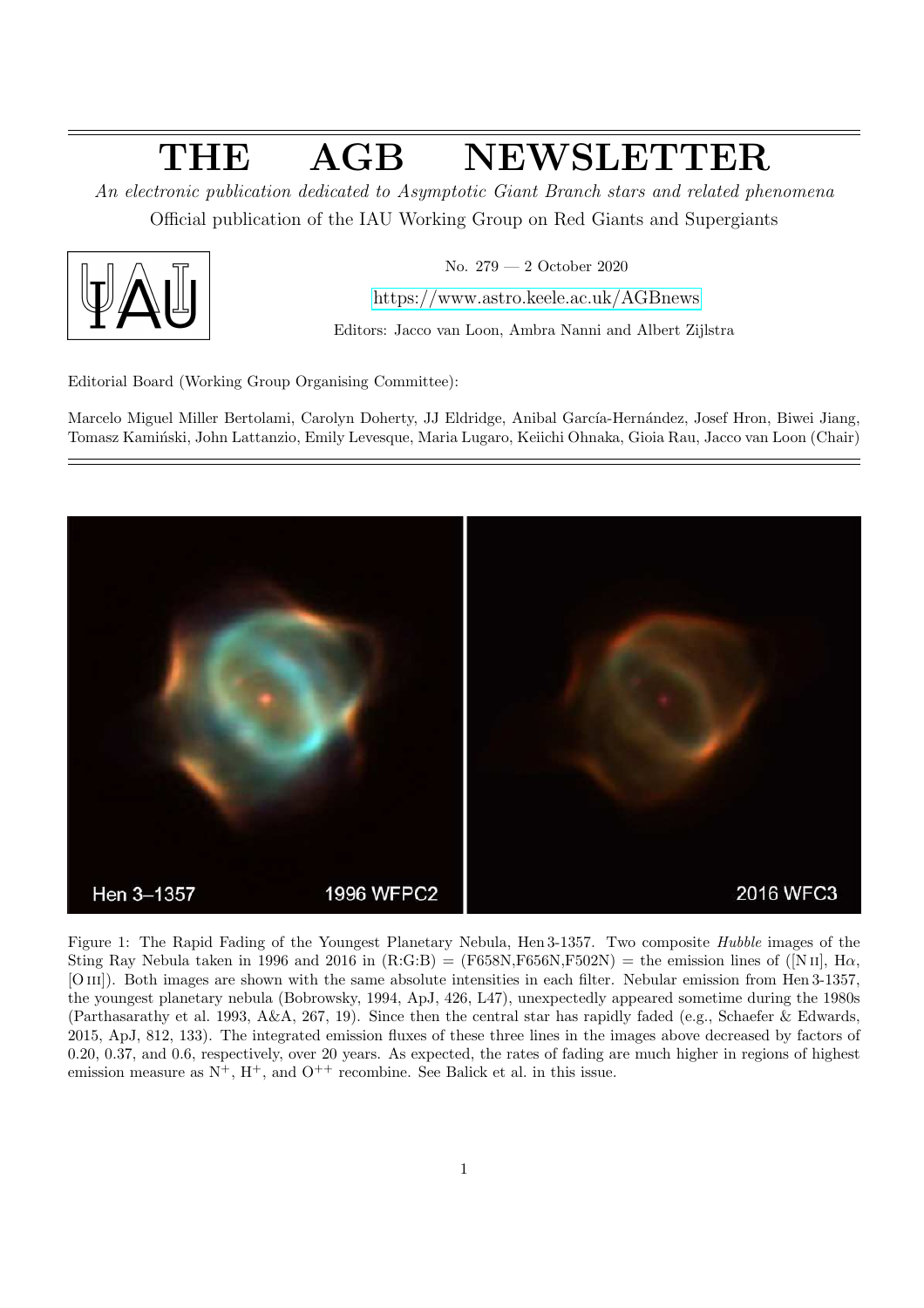## Editorial

Dear Colleagues,

It is a pleasure to present you the  $279<sup>th</sup>$  issue of the AGB Newsletter. There's a lot of interest for everyone – if not, then why not write a contribution?

This month, risen (and still rising) star Emily Levesque treats us to her insight into the behaviour of Betelgeuse.

Near the back of the newsletter, Claudia Palladini invites junior scientists to consider a Ph.D. or Fellowship at ESO – one of the best choices you can ever make.

Interferometry is also becoming more accessible, thanks in part to the Fizeau programme (see announcements) which continues to help novices become acquainted with the techniques.

Last month's Food for Thought ("What will Betelgeuse do next?") remains highly topical, with a couple of related papers in this very issue, and unsurprisingly provoked a few reactions. Elizabeth Griffin wrote:

"We might start with a simpler case and get that right first. Read Observatory 116,404, 1996 (only 2 pages) and see if you can predict what Arcturus will do next."

...while Lee Patrick offered to following thoughts:

"I imagine you will be flooded with responses predicting all sorts of really interesting next steps, but I think probably the best answer to that question is: nothing. We all know Betelgeuse is very likely to explode as a type II supernova at some point within the next few Myr, but at the minute I believe we do not know enough about the normal lives of RSGs and their intrinsic variations to make any meaningful predictions. Because of this, any answer about what an individual RSG will do next is almost certainly doomed to failure. What we really need to do to move forward on this question is assess how rare are these kinds of photometric and spectroscopic variations in RSGs in general. It is important to keep in mind that it is only really because Betelgeuse is a famous RSG that we are giving this recent dimming so much attention."

Indeed. Why would Betelgeuse be anything but a middle-of-the-road supergiant? Well, it's speeding, for one thing. And possibly *rotating* "fast" as well. How normal is that? What will its supernova (and remnant) really look like?

The next issue is planned to be distributed around the  $1<sup>st</sup>$  of November.

Editorially Yours, Jacco van Loon, Ambra Nanni and Albert Zijlstra

## Food for Thought

This month's thought-provoking statement is:

How much of our bodies was once inside an AGB star?

Reactions to this statement or suggestions for next month's statement can be e-mailed to [astro.agbnews@keele.ac.uk](mailto:astro.agbnews@keele.ac.uk) (please state whether you wish to remain anonymous)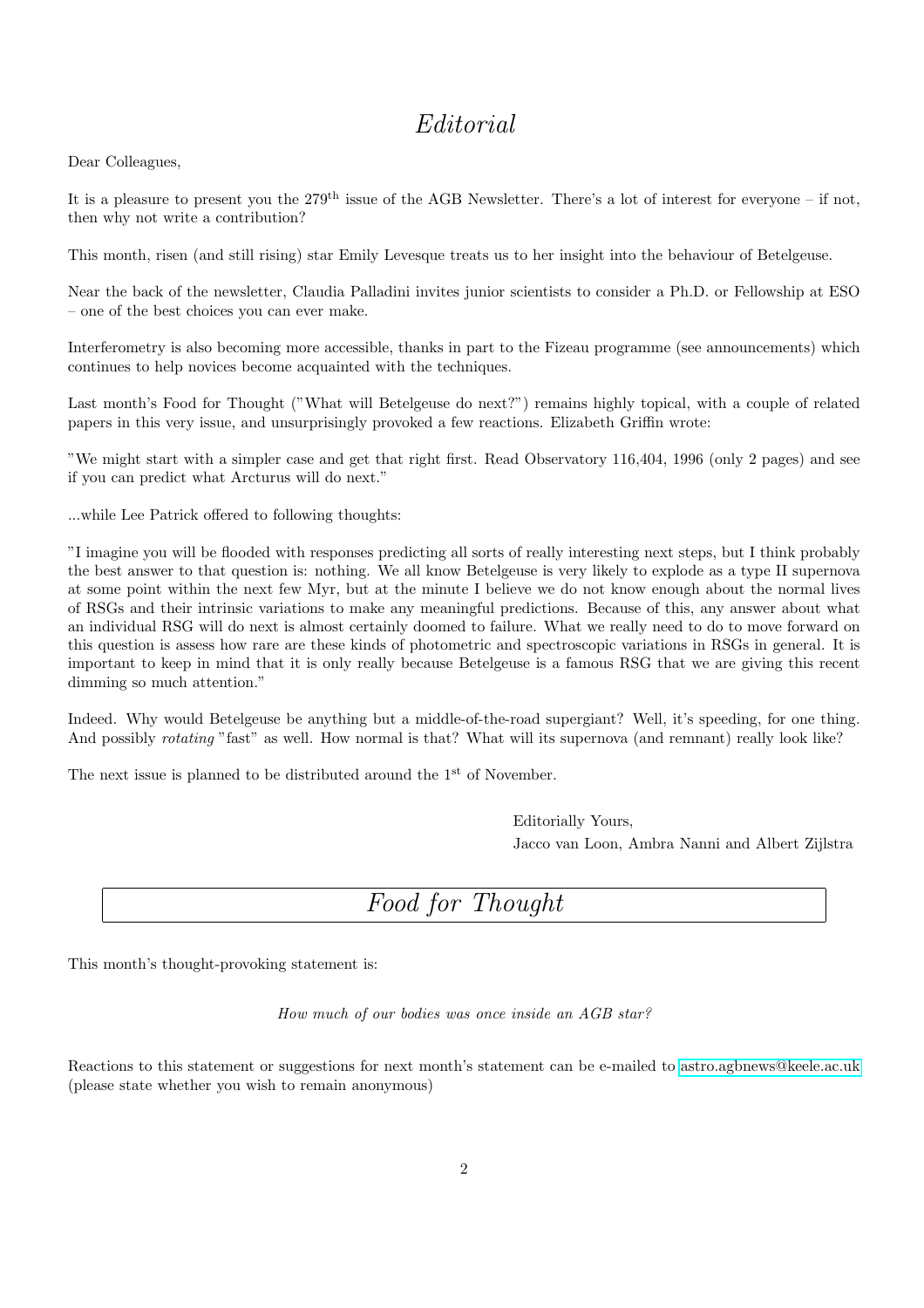## What am I thinking?



Emily Levesque University of Washington Seattle, USA

#### A Year of Betelgeuse

This month marks a year since Betelgeuse began its unusual and precipitous plunge in brightness. The drop sparked a flurry of interest from professional and amateur astronomers like, along with the curiosity from the press that inevitably accompanies any odd behavior from a favorite progenitor candidate for the next Galactic supernova! The end result was a fresh surge of attention focused on potential sources of variability in red supergiants (RSGs) and other luminous cool stars.

A burst of timely observations – everything from speckle polarimetry and high-contract imaging to ground-based spectrophotometry and monitoring by the Hubble Space Telescope in the UV – were aimed at disentangling several known sources of variability in red supergiants as a whole and Betelgeuse in particular. These included the effects of large-scale surface convection, mass loss and the associated production of circumstellar dust, and pulsations. In Betelgeuses case, the explanation for its sudden and extreme dimming last year seems to have now solidly coalesced around dust (Levesque & Massey 2020), with material shed during a possibly-pulsation-aided mass loss event earlier in 2019 observed by Dupree et al. (2020) condensing into the large-grain gray dust typical of RSGs. However, the aftermath of this excitement raises new and compelling questions for the study of RSG variability as a whole.

To begin, how typical is this kind of photometric behavior? We noticed the substantial dip in Betelgeuses light curve because the star is so nearby and so closely monitored, but there are many hundreds of easily-observed red supergiants in the Milky Way and the Local Group. We know that episodic mass loss and the associated production of asymmetrically-distributed circumstellar dust is common in RSGs, so one might expect to see similar sudden sharp drops in brightness from other RSGs. Betelgeuses drop in brightness happened on a timescale of months; this suggests that long-term and well-sampled light curves of more RSGs would go a long way towards identifying similar behavior across a larger population and offer us a sizable sample for probing the specific quirks of RSG mass loss and dust production.

Theres also the question of how mass loss, pulsations, and surface convection cells are intertwined. This is a thorny problem and broaches incredibly challenging topics such as asteroseismology of cool massive stars. When we move from AGB stars to the high-mass realm of RSGs, convection speeds in these stars envelopes become sonic or even supersonic, introducing new potential sources of variability and preventing us from learning much about their deep interiors. Still, applying the techniques that have proved so successful in the study of red giants to their higher-mass cousins could still shed new light on the behavior of their outer layers. Trying to quantify the distinct contributions from convective variations, mass loss events, changes in circumstellar dust content, pulsations, and other crucial effects such as contributions from binary companions sounds daunting. However, this is a challenge we should be equipped to tackle today given the renaissance currently occurring in the fields of time-domain astronomy and computational astrophysics.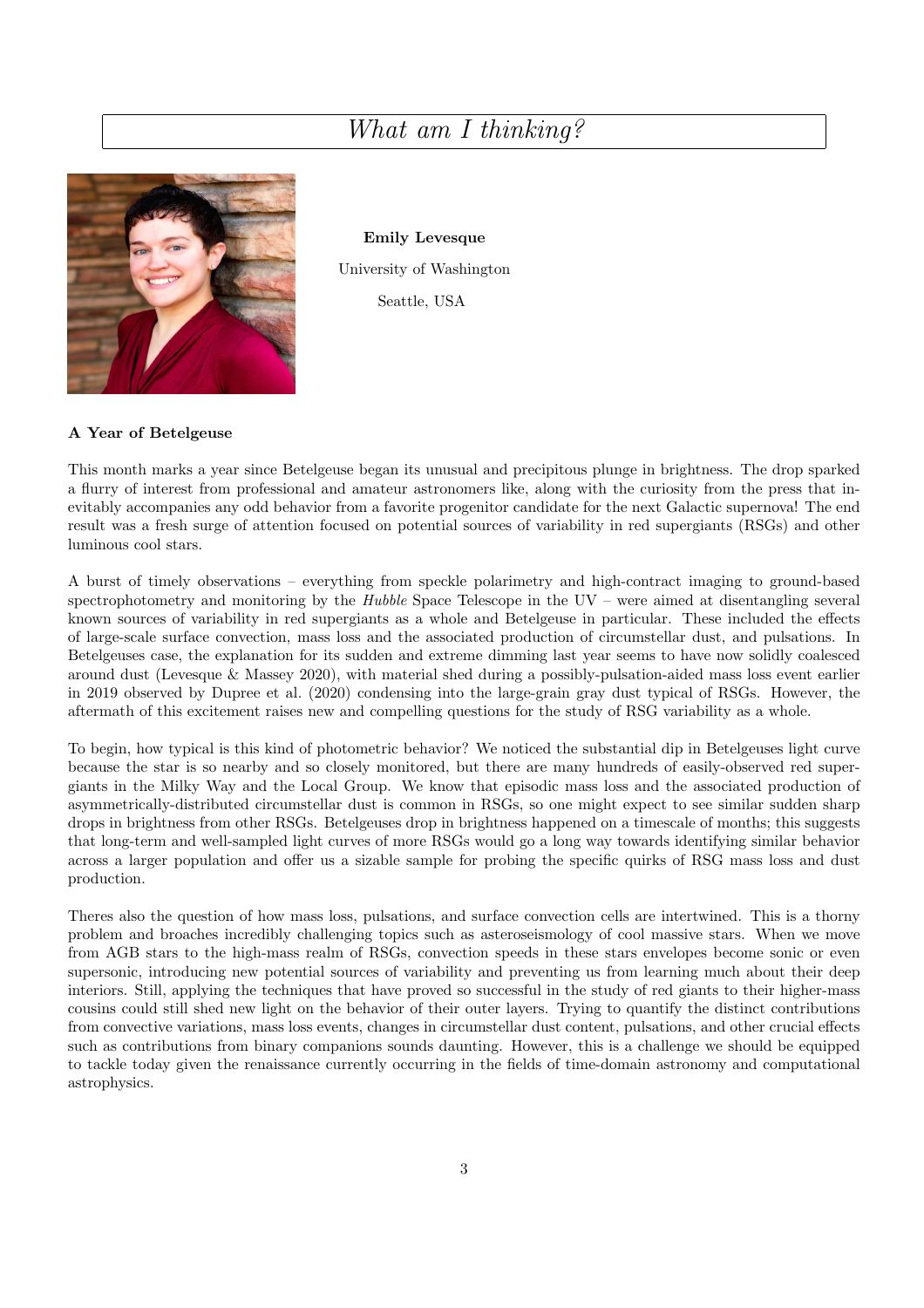Finally, the study of Betelgeuse highlighted the importance of studying luminous cool stars across the full breadth of wavelengths and observational techniques available to us as astronomers. The initial discovery of its variability came from optical light curves, but its behavior in the IR and UV later proved crucial for understanding what the star was doing. Observations that contributed to this burst of research on Betelgeuse ranged from optical spectrophotometry taken with 4.3-meter Lowell Discovery Telescope (Levesque & Massey 2020) to mid-IR spectra taken with SOFIA (Harper et al. 2020), long-term monitoring in the sub-millimeter (Dharmawardena et al. 2020), and spatially-resolved images of Betelgeuse and its circumstellar environment in the optical and IR (Montargès et al. 2020; Kervella et al. 2020). More papers are undoubtedly still working their way through the publishing queue, presenting still more data on Betelgeuses behavior last year, and what its doing now.

Looking toward the coming years of cool star research, Betelgeuse serves as an excellent example of why we want to continue leveraging the full might of our observational resources in our study of luminous cool stars, and why we should be poised to immediately harness the capabilities offered by new observatories. Time-domain resources now include current missions like NASA TESS and the Zwicky Transient Facility in the optical and WISE in the IR, and the coming years will see first light from the Rubin Observatory: taken together, the light curves amassed by these facilities will be invaluable for building well-monitored and long-term samples of RSGs and AGB stars. Future space telescope facilities concentrated in the IR regime – JWST and the Roman Observatory – will extend our reach of how many resolved RSG populations we can survey and study in detail but will demand a shift to primarily studying these stars physical properties using IR rather than optical data. Next-generation coronagraphs, including the Coronagraph Instrument on Roman and coronagraphs used with NIRCam and MIRI on JWST, will give us an unprecedented view of the circumstellar environments and dust production of these stars. Finally, studying these stars will also require continued support for the invaluable contributions of classical ground-based astronomy. In particular, developing and maintaining high-quality optical and IR spectrographs and high-contrast imaging capabilities on telescopes large and small will give us data that can place our future research in context with the studies of cool stars that have gone on for decades.

The past years focus on Betelgeuse has helped us learn more about this nearby and well-studied cool star and revealed the many compelling questions that we still want to explore in the study in RSGs. In the coming years we should continue to apply this same enthusiasm to the cool massive star population as a whole, improving our understanding of their interior physics, photometric evolution, and mass loss behavior... and we should continue to keep some eyes on Betelgeuse in the coming months as well!



Figure 2: Planetary Nebula NGC 1501 imaged by Mark Hanson at Stan Watson Observatory with a 24′′ f6.7 telescope. For more details see<https://www.hansonastronomy.com/ngc1501> (Suggestion by Sakib Rasool.)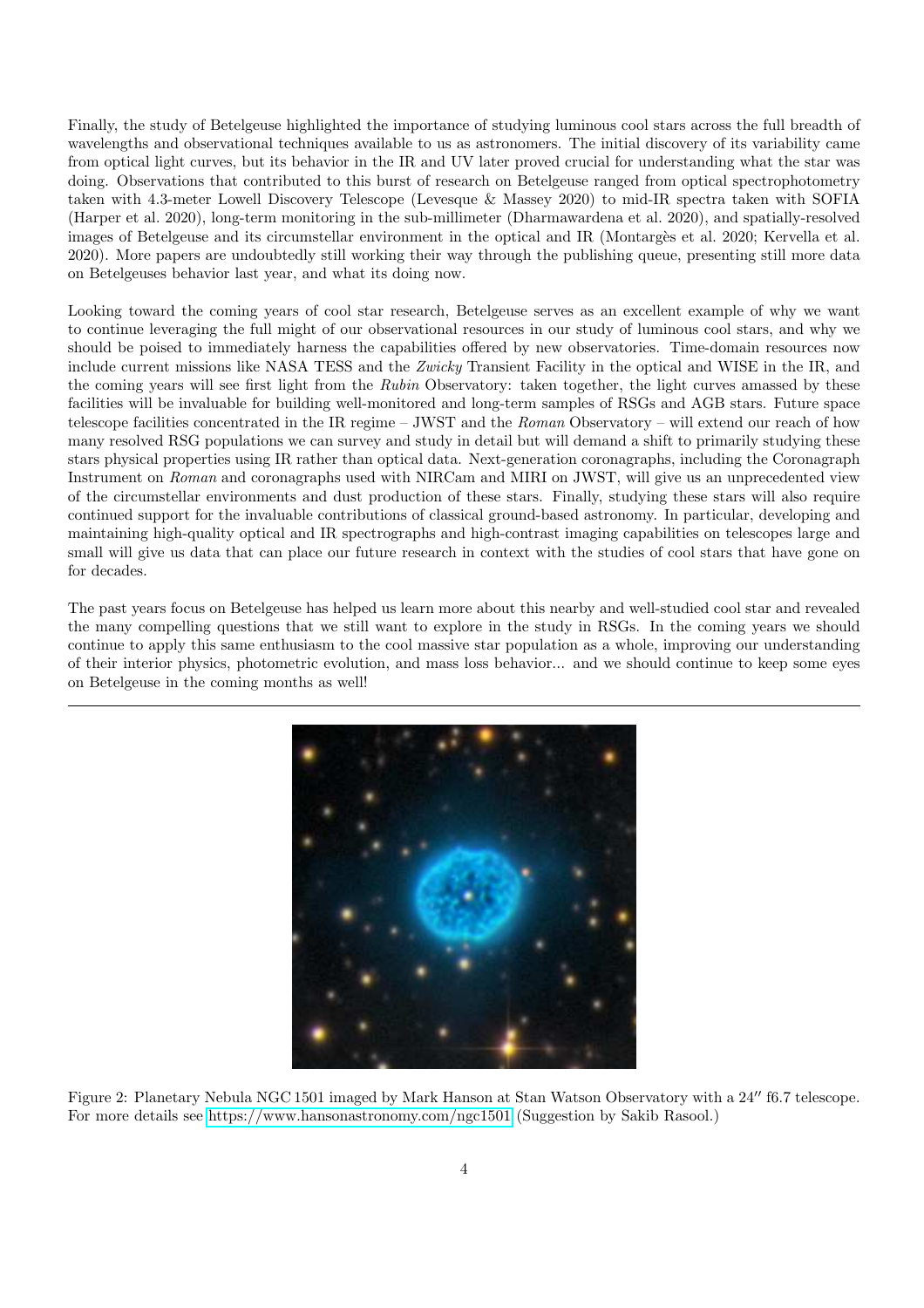## Refereed Journal Papers

### WD 1032+011, an inflated brown dwarf in an old eclipsing binary with a white dwarf

S.L. Casewell<sup>1</sup>, C. Belardi<sup>1</sup>, S.G. Parsons<sup>2</sup>, S.P. Littlefair<sup>2</sup>, I.P. Braker<sup>1</sup>, J.J. Hermes<sup>3</sup>, J Debes<sup>4</sup>, Z Vanderbosch<sup>5,6</sup>, M.R. Burleigh<sup>1</sup>, B. Gänsicke<sup>7</sup>, V.S. Dhillon<sup>2,8</sup>, T.R. Marsh<sup>7</sup>, D.E. Winget<sup>5,6</sup> and K.I. Winget<sup>5,6</sup>

University of Leicester, UK University of Sheffield, UK Boston University, USA STScI, USA University of Texas at Austin, USA McDonald Observatory, USA University of Warwick, UK <sup>8</sup>Instituto de Astrofísica de Canarias (IAC), Spain

We present the discovery of only the third brown dwarf known to eclipse a non-accreting white dwarf. Gaia parallax information and multi-colour photometry confirm that the white dwarf is cool (9950  $\pm$  150 K) and has a low mass  $(0.45 \pm 0.05 \text{ M}_{\odot})$ , and spectra and lightcurves suggest the brown dwarf has a mass of  $0.067 \pm 0.006 \text{ M}_{\odot}$  (70  $\text{M}_{\text{Jup}}$ ) and a spectral type of L5±1. The kinematics of the system show that the binary is likely to be a member of the thick disk and therefore at least 5 Gyr old. The high cadence lightcurves show that the brown dwarf is inflated, making it the first brown dwarf in an eclipsing white dwarf–brown dwarf binary to be so.

#### Published in MNRAS

Available from <https://arxiv.org/abs/2006.09417>

### The effect of the slit configuration on the H<sub>2</sub> 1–0 S(1) to Br $\gamma$  line ratio of spatially resolved planetary nebulæ

 $Isabel \ Aleman<sup>1</sup>$ 

 $1$ Universidade Federal de Itajubá, Brazil

The H<sub>2</sub> 1–0 S(1) / Br $\gamma$  ratio (R(Br $\gamma$ )) is used in many studies of the molecular content in planetary nebulæ (PNe). As these lines are produced in different regions, the slit configuration used in spectroscopic observations may have an important effect on their ratio. In this work, observations and numerical simulations are used to demonstrate and quantify such effect in PNe. The study aims to assist the interpretation of observations and their comparison to models. The analysis shows that observed  $R(Br\gamma)$  ratios reach only values up to 0.3 when the slit encompasses the entire nebula. Values higher than that are only obtained when the slit covers a limited region around the  $H_2$  peak emission and the Br $\gamma$  emission is then minimized. The numerical simulations presented show that, when the effect of the slit configuration is taken into account, photo-ionization models can reproduce the whole range of observed  $R(Br\gamma)$  in PNe, as well as the behaviour described above. The argument that shocks are needed to explain the higher values of  $R(Br\gamma)$  is thus not valid. Therefore, this ratio is not a good indicator of the H<sub>2</sub> excitation mechanism as suggested in the literature.

#### Published in MNRAS

Available from <https://arxiv.org/abs/2007.12310> and from <https://ui.adsabs.harvard.edu/abs/2020MNRAS.497.3180A/abstract>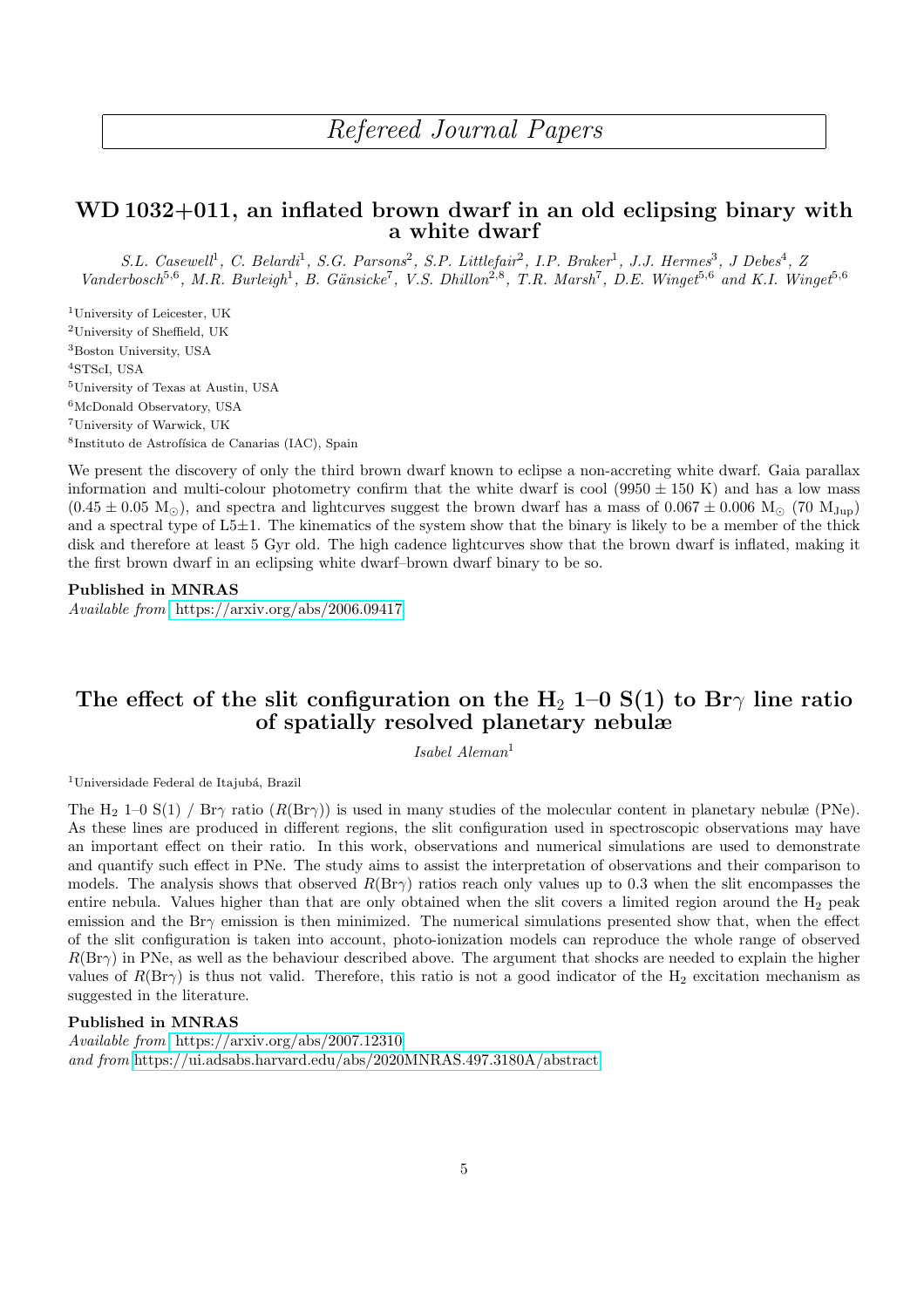### The fall of the "youngest planetary nebula", Hen 3-1357

Bruce Balick<sup>1</sup>, Martín A. Guerrero<sup>2</sup> and Gerardo Ramos-Larios<sup>3</sup>

<sup>1</sup>Department of Astronomy, University of Washington, Seattle, WA 98195-1580, USA

<sup>2</sup>Instituto de Astrofísica de Andalucía (IAA–CSIC), Glorieta de la Astronomía S/N, 18008 Granada, Spain

<sup>3</sup>Instituto de Astronomía y Meteorología, Universidad de Guadalajara, Av. Vallarta 2602, Arcos Vallarta, 44130 Guadalajara, México

The Stingray Nebula, aka Hen 3-1357, went undetected until 1990 when bright nebular lines and radio emission were unexpectedly discovered. We report changes in shape and rapid and secular decreases in its nebular emission-line fluxes based on well calibrated images obtained by the Hubble Space Telescope in 1996, 2000, and 2016. Hen 3-1357 is now a "recombination nebula".

#### Submitted to Science

Available from <please send email request to balick@uw.edu>

### A study of extragalactic planetary nebulæ populations based on spectroscopy  $-$  I. Data compilation and first findings

G. Delgado-Inglada<sup>1</sup>, J. García-Rojas<sup>2,3</sup>, G. Stasińska<sup>4</sup> and J.S. Rechy García<sup>5</sup>

<sup>1</sup>Instituto de Astronomía, UNAM, Apdo. Postal 70264, 04510, CDMX, México

<sup>2</sup>Instituto de Astrofísica de Canarias, E-38205 La Laguna, Tenerife, Spain

 $3$ Universidad de La Laguna, Dpto. Astrofísica, E-38206 La Laguna, Tenerife, Spain

<sup>4</sup>LUTH, Observatoire de Paris, PSL, CNRS 92190 Meudon, France

<sup>5</sup>Instituto de Radioastronoía y Astrofísica, UNAM Campus Morelia, Apartado Postal 3-72, 58090 Morelia, Michoacán, México

We compile published spectroscopic data and [O III] magnitudes of almost 500 extragalactic planetary nebulæ (PNe) in 13 galaxies of various masses and morphological types. This is the first paper of a series that aims to analyze the PN populations and their progenitors in these galaxies. Although the samples are not complete or homogeneous we obtain some first findings through the comparison of a few intensity line ratios and nebular parameters. We find that the ionized masses and the luminosities in  $H\beta$ ,  $L_{H\beta}$ , of around 30 objects previously identified as PNe indicate that they are most likely compact H ii regions. We find an anti-correlation between the electron densities and the ionized masses in M 31, M 33, and NGC 300 which suggests that most of the PNe observed in these galaxies are probably ionization bounded. This trend is absent in LMC and SMC suggesting that many of their PNe are density bounded. The He II  $\lambda$ 4686 / H $\beta$  values found in many PNe in LMC and some in M 33 and SMC are higher than in the other galaxies. Photo-ionization models predict that these high values can only be reached in density bounded PNe. We also find that the brightest PNe in the sample are not necessarily the youngest since there is no correlation between electron densities and the H $\beta$  luminosities. The strong correlation found between  $L_{H\beta}-L_{\rm [O\,III]}$  implies that the so far not understood cut off of the planetary luminosity function (PNLF) based on [O iii] magnitudes can be investigated using  $L_{\text{H}\beta}$ , a parameter much easier to study.

#### Published in Monthly Notices of the Royal Astronomical Society

Available from <https://arxiv.org/abs/2008.11097>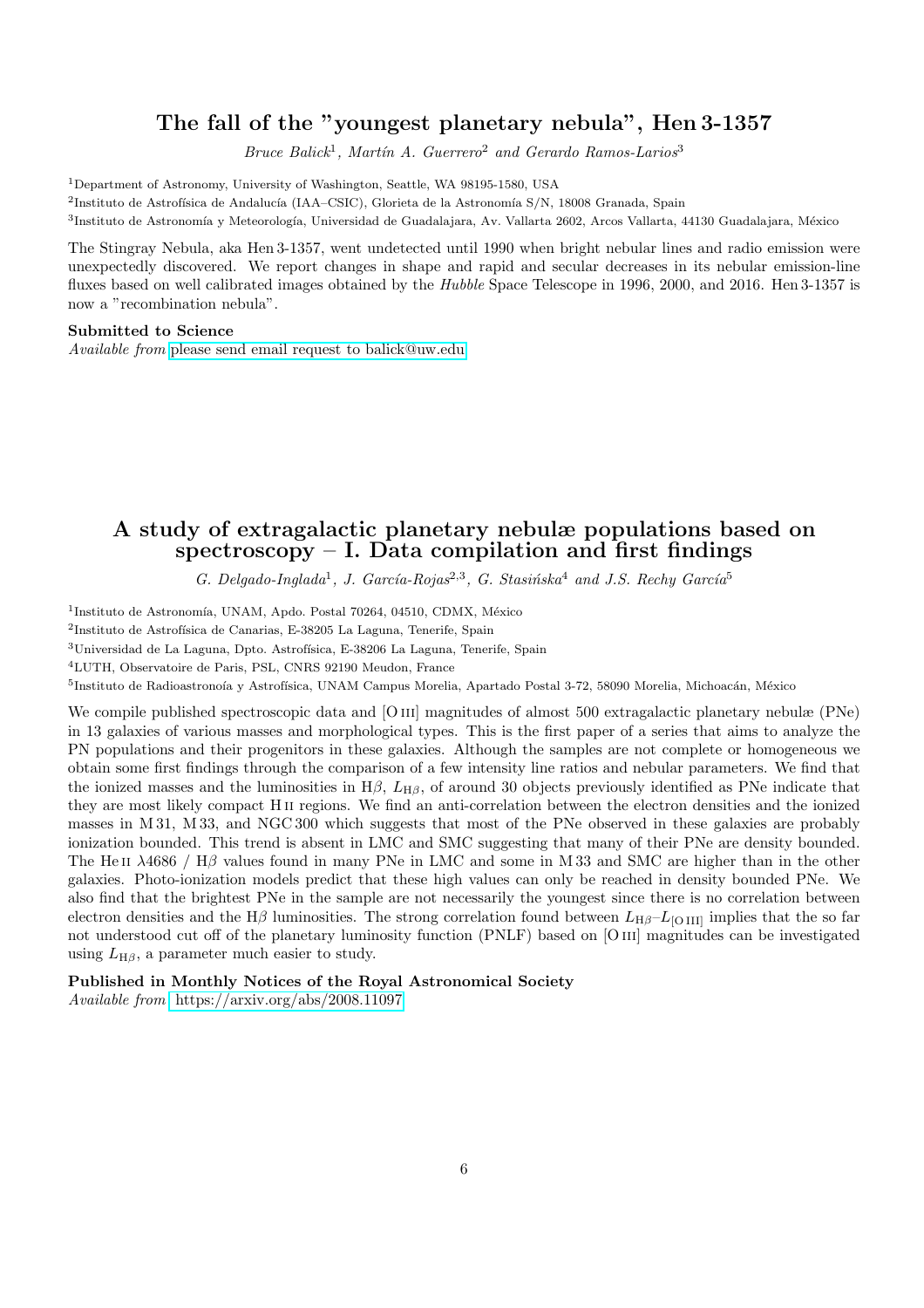### Carbon star CGCS 673 identified as a semi-regular variable star

Stephen M. Brincat<sup>1</sup>, Charles Galdies<sup>2</sup> and Kevin Hills<sup>3</sup>

<sup>1</sup>Flarestar Observatory (MPC 171), Fl. 5/B, George Tayar Street, San Gwann, SGN 3160, Malta 2 Institute of Earth Systems, University of Malta, Malta <sup>3</sup>Tacande Observatory, El Paso, La Palma, Spain

This study shows that the carbon star CGCS 673 is a semi-regular (SR) variable star with a period of 135 d and an amplitude of 0.18 magnitudes in the V -band. The light curve obtained by this study correlates well with the SR classification as the photometric data obtained shows noticeable periodicity in the light changes of CGCS 673 that is occasionally interrupted by a period of irregular variability. The derived period and colour index obtained from our data and those from professional databases indicate that the attributes of this star fall within the parameters of the semi-regular class of variable stars. Following our notification of the discovery that this star is a variable source, CGCS 673 has received the AAVSO Unique Identifier as (AAVSO UID) 000-BMZ-492.

Published in Research in Astron. Astrophys.

Available from <https://arxiv.org/abs/2006.07289>

### The CARMENES search for exoplanets around M dwarfs: Rubidium abundances in nearby cool stars

C. Abia  $\frac{1}{e}$  et al. (26 co-authors)

<sup>1</sup>Dpto. Física Teórica y del Cosmos, Universidad de Granada, E-18071 Granada, Spain

In this study, abundances of the neutron-capture elements Rb, Sr, and Zr are derived, for the first time, in a sample of nearby M dwarfs. We focus on stars in the metallicity range −0.5 < [Fe/H] < +0.3, an interval poorly explored for Rb abundances in previous analyses. To do this we use high-resolution, high-signal-to-noise-ratio, optical and nearinfrared spectra of 57 M dwarfs observed with CARMENES. The resulting [Sr/Fe] and [Zr/Fe] ratios for most M dwarfs are almost constant at about the solar value, and are identical to those found in GK dwarfs of the same metallicity. However, for Rb we find systematic underabundances ([Rb/Fe] < 0.0) by a factor two on average. Furthermore, a tendency is found for  $Rb$  – but not for other heavy elements  $(Sr, Zr)$  – to increase with increasing metallicity such that  $[Rb/Fe] > 0.0$  is attained at metallicities higher than solar. These are surprising results, never seen for any other heavy element, and are difficult to understand within the formulation of the s- and r-processes, both contributing sources to the Galactic Rb abundance. We discuss the reliability of these findings for Rb in terms of non-LTE effects, stellar activity, or an anomalous Rb abundance in the Solar System, but no explanation is found. We then interpret the full observed [Rb/Fe] versus [Fe/H] trend within the framework of theoretical predictions from state-of-the-art chemical evolution models for heavy elements, but a simple interpretation is not found either. In particular, the possible secondary behaviour of the [Rb/Fe] ratio at super-solar metallicities would require a much larger production of Rb than currently predicted in AGB stars through the s-process without overproducing Sr and Zr.

Accepted for publication in Astronomy & Astrophysics

Available from <https://arxiv.org/abs/2009.00876>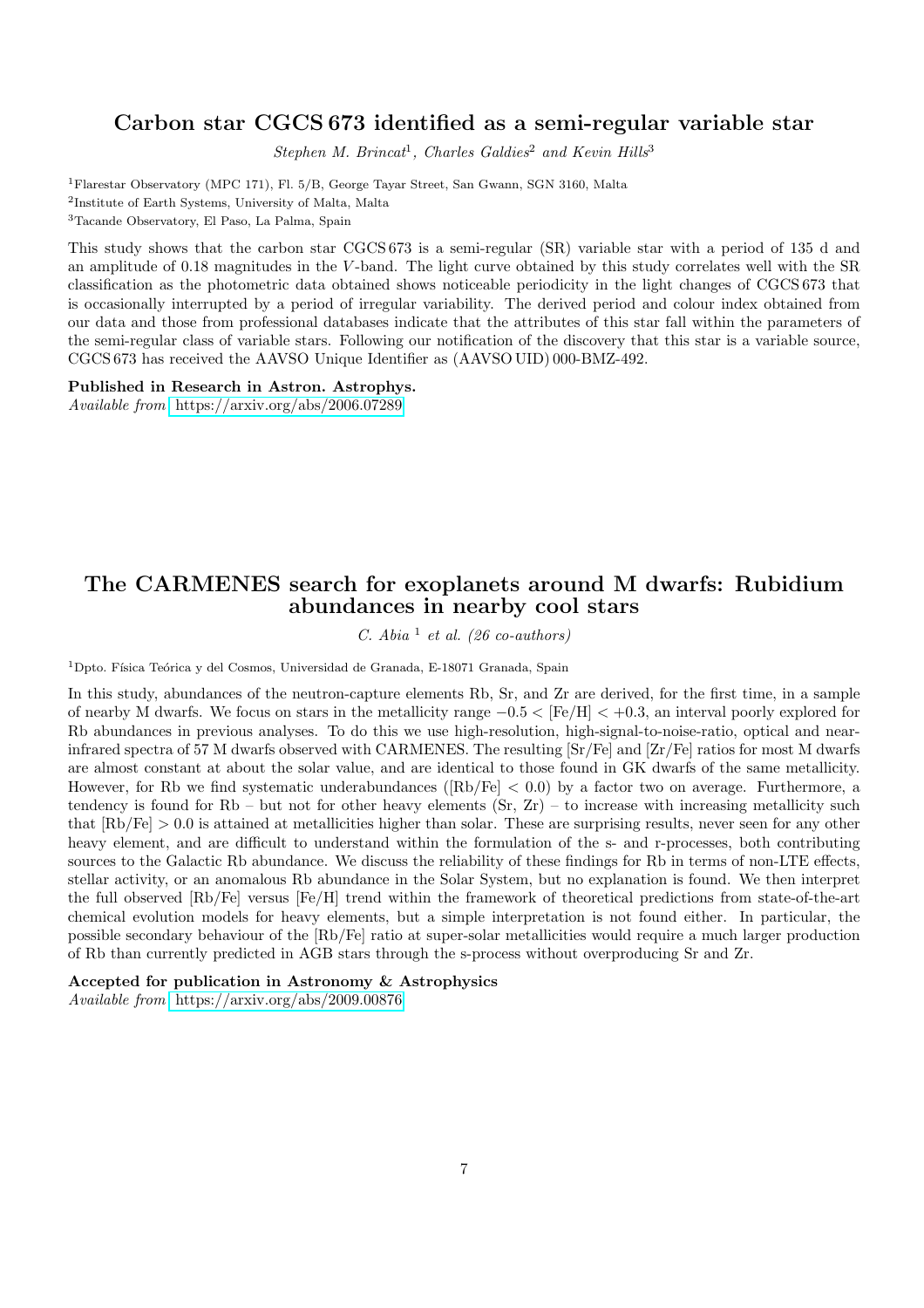#### The Gaia–ESO Survey: an extremely Li-rich giant in globular cluster NGC 1261

N. Sanna<sup>1</sup>, E. Franciosini<sup>1</sup>, E. Pancino<sup>1,2</sup>, A. Mucciarelli<sup>3,4</sup>, M. Tsantaki<sup>1</sup>, C. Charbonnel<sup>5,6</sup>, R. Smiljanic<sup>7</sup>, X.  $Fu^8$ , A. Bragaglia<sup>4</sup>, N. Lagarde<sup>9</sup>, G. Tautvaišiene<sup>10</sup>, L. Magrini<sup>1</sup>, S. Randich<sup>1</sup>, T. Bensby<sup>11</sup>, A.J. Korn<sup>12</sup>, A.  $Bayo<sup>13,14</sup>$ , M. Bergemann<sup>15</sup>, G. Carraro<sup>16</sup> and L. Morbidelli<sup>1</sup>

1 INAF – Osservatorio Astrofisico di Arcetri, Italy

<sup>2</sup>Space Science Data Center, ASI, Italy

<sup>3</sup>Università degli Studi di Bologna, Italy

4 INAF – Osservatorio di Astrofisica e Scienza dello Spazio di Bologna, Italy

<sup>5</sup>Department of Astronomy, University of Geneva, Switzerland

 ${}^{6}$ IRAP, UMR 5277, CNRS and Université de Toulouse, France

<sup>7</sup>Nicolaus Copernicus Astronomical Center, Polish Academy of Sciences, Poland

 ${}^{8}{\rm The}$  Kavli Institute for Astronomy and Astrophysics at Peking University, China

<sup>9</sup>Institut UTINAM, CNRS UMR 6213, Univ. Bourgogne Franche-Comté, OSU THETA Franche-Comté-Bourgogne, Observatoire de Besancon, France

<sup>10</sup>Astronomical Observatory, Institute of Theoretical Physics and Astronomy, Vilnius University, Lithuania

<sup>11</sup>Lund Observatory, Department of Astronomy and Theoretical Physics, Sweden

<sup>12</sup>Observational Astrophysics, Division of Astronomy and Space Physics, Department of Physics and Astronomy, Uppsala University, Sweden

 $13$ Instituto de Física y Astronomía, Facultad de Ciencias, Universidad de Valparaíso, Chile

 $^{14}{\rm Núcleo}$  Milenio de Formación Planetaria – NPF, Universidad de Valparaíso, Chile

 $^{15}\rm{Max}$ -Planck Institut für Astronomie, Heidelberg, Germany

 $16$ Dipartimento di Fisica e Astronomia, Università di Padova, Italy

Lithium-rich stars in globular clusters are rare. Only 14 have been found so far, in different evolutionary phases from dwarfs to giants. Different mechanisms have been proposed to explain this enhancement, but it is still an open problem. Using spectra collected within the Gaia–ESO Survey, obtained with the GIRAFFE spectrograph at the ESO Very Large Telescope, we present the discovery of the first Li-rich star in the cluster NGC 1261, the second star known in the red giant branch bump phase. The star shows an extreme Li overabundance of  $A(Li)_{\text{LTE}} = 3.92 \pm 0.14$ , corresponding to  $A(Li)_{\text{NLTE}} = 3.40$  dex. We propose that the Li enhancement is caused by fresh Li production through an extra mixing process (sometimes referred to as cool bottom burning). Alternatively, it could be a preexisting Li overabundance caused by mass-transfer from a red giant star; this mechanism does not enhance the barium abundance and thus we observe low barium. To unambiguously explain the Li enhancement in globular cluster stars, however, a reliable determination of the abundance of key species like Be,  ${}^{6}$ Li,  ${}^{12}C/{}^{13}C$ , and several s-process elements is required, as well as detailed modelling of chromospheric activity indicators.

#### Published in A&A Letters

Available from <https://arxiv.org/abs/2006.04393> and from <https://www.aanda.org/articles/aa/pdf/2020/07/aa38435-20.pdf>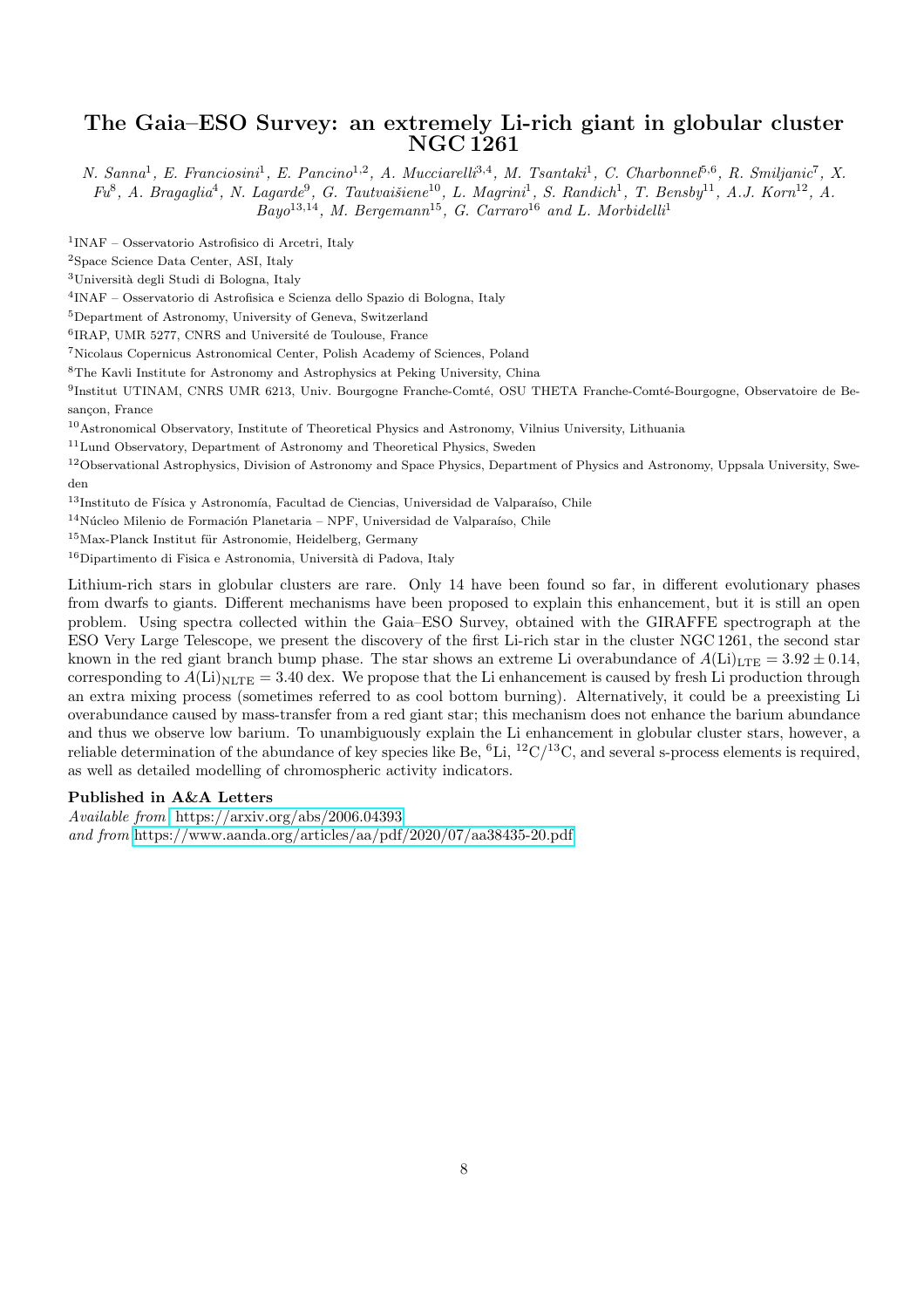### Spatially resolved ultraviolet spectroscopy of the "Great Dimming" of **Betelgeuse**

Andrea K. Dupree<sup>1</sup>, Klaus G. Strassmeier<sup>2</sup>, Lynn D. Matthews<sup>3</sup>, Han Uitenbroek<sup>4</sup>, Thomas Calderwood<sup>5</sup>, Thomas Granzer<sup>2</sup>, Edward F. Guinan<sup>6</sup>, Reimar Leike<sup>7</sup>, Miguel Montargés<sup>8</sup>, Anita M.S. Richards<sup>9</sup>, Richard Wasatonic<sup>6</sup> and Michael Weber<sup>2</sup>

<sup>1</sup>Center for Astrophysics, Harvard & Smithsonian, Cambridge MA, USA

 ${}^{2}$ Leibniz-Institut für Astrophysik Potsdam (AIP), Germany

<sup>3</sup>Massachusetts Institute of Technology, Haystack Observatory, Westford MA, USA

<sup>4</sup>National Solar Observatory, Boulder CO, USA

<sup>5</sup>American Association of Variable Star Observers (AAVSO), Cambridge MA, USA

 $^6$  Astrophysics and Planetary Science Department, Villanova University, Villanova PA, USA

<sup>7</sup>Max Planck Institute for Astrophysics, Garching bei München, Germany and Ludwig-Maximilians-Universität, Munich, Germany

8 Institute of Astronomy, K.U. Leuven, Leuven, Belgium

<sup>9</sup>Jodrell Bank Centre for Astrophysics, University of Manchester, Manchester, UK

The bright supergiant, Betelgeuse ( $\alpha$  Orionis, HD 39801) experienced a visual dimming during 2019 December and the first quarter of 2020 reaching an historic minimum 2020 February 7–13. During 2019 September to 2019 November, prior to the optical dimming event, the photosphere was expanding. At the same time, spatially resolved ultraviolet spectra using HST/STIS revealed a substantial increase in the ultraviolet spectrum and Mg II line emission from the chromosphere over the southern hemisphere of the star. Moreover, the temperature and electron density inferred from the spectrum and C ii diagnostics also increased in this hemisphere. These changes happened prior to the "Great Dimming" event. Variations in the Mg II k-line profiles suggest material moved outwards in response to the passage of a pulse or acoustic shock from 2019 September through 2019 November. It appears that this extraordinary outflow of material from the star, likely initiated by convective photospheric elements, was enhanced by the coincidence with the outward motions in this phase of the ∼ 400 day pulsation cycle. These ultraviolet observations appear to provide the connecting link between the known large convective cells in the photosphere and the mass ejection event that cooled to form the dust cloud in the southern hemisphere imaged in 2019 December, and led to the exceptional optical dimming of Betelgeuse in 2020 February.

#### Published in Astrophysical Journal, 899, 68 (2020)

Available from <https://arxiv.org/abs/2008.04945> and from <doi:10.3847/1538-4357/aba516>

### Infrared color separation between thin-shelled oxygen-rich and carbon-rich AGB stars

Megan O. Lewis<sup>1,2</sup>, Ylva M. Pihlström<sup>1</sup>, Loránt O. Sjouwerman<sup>2</sup> and Luis Henry Quiroga-Nuñez<sup>2,1</sup>

<sup>1</sup>University of New Mexico, USA

<sup>2</sup>National Radio Astronomy Observatory, USA

We present 43 GHz VLA spectra for 51 AGB sources with the goal of verifying an infrared (IR) color cut intended to separate Carbon-rich (C) and Oxygen-rich (O) AGB sources throughout the Galaxy. The color cut is a simple line in the  $[K_s]-[A]$  versus  $[A]-[E]$  color–color diagram based on 2MASS and MSX photometry, and was originally derived from SiO detection rates in the Bulge Asymmetries and Dynamical Evolution (BAaDE) sample. The division is fully supported by the spectra presented here, which show that SiO maser detections lie on the O-rich side, and SiO non-detections and a single HC3N detection are found on the C-rich side of the division. We further compare the color cut with classifications of the sources based on Low-Resolution Spectra (LRS) from the Infrared Astronomical Satellite (IRAS), and find good agreement, verifying that the division is a reliable and efficient method for differentiating Oand C-rich AGB sources. These observations also demonstrate that single lines detected in the BAaDE survey around 42.9 GHz are almost certainly the <sup>29</sup>SiO  $v = 0$  line. SiO maser sources where this rare isotopologue transition is brighter than the dominant <sup>28</sup>SiO lines have not been reported before, and our observations show that these sources can reverse their behavior such that the typical ratios of <sup>28</sup>SiO and <sup>29</sup>SiO are restored within a few years.

#### Accepted for publication in ApJ

Available from <https://arxiv.org/abs/2008.06535>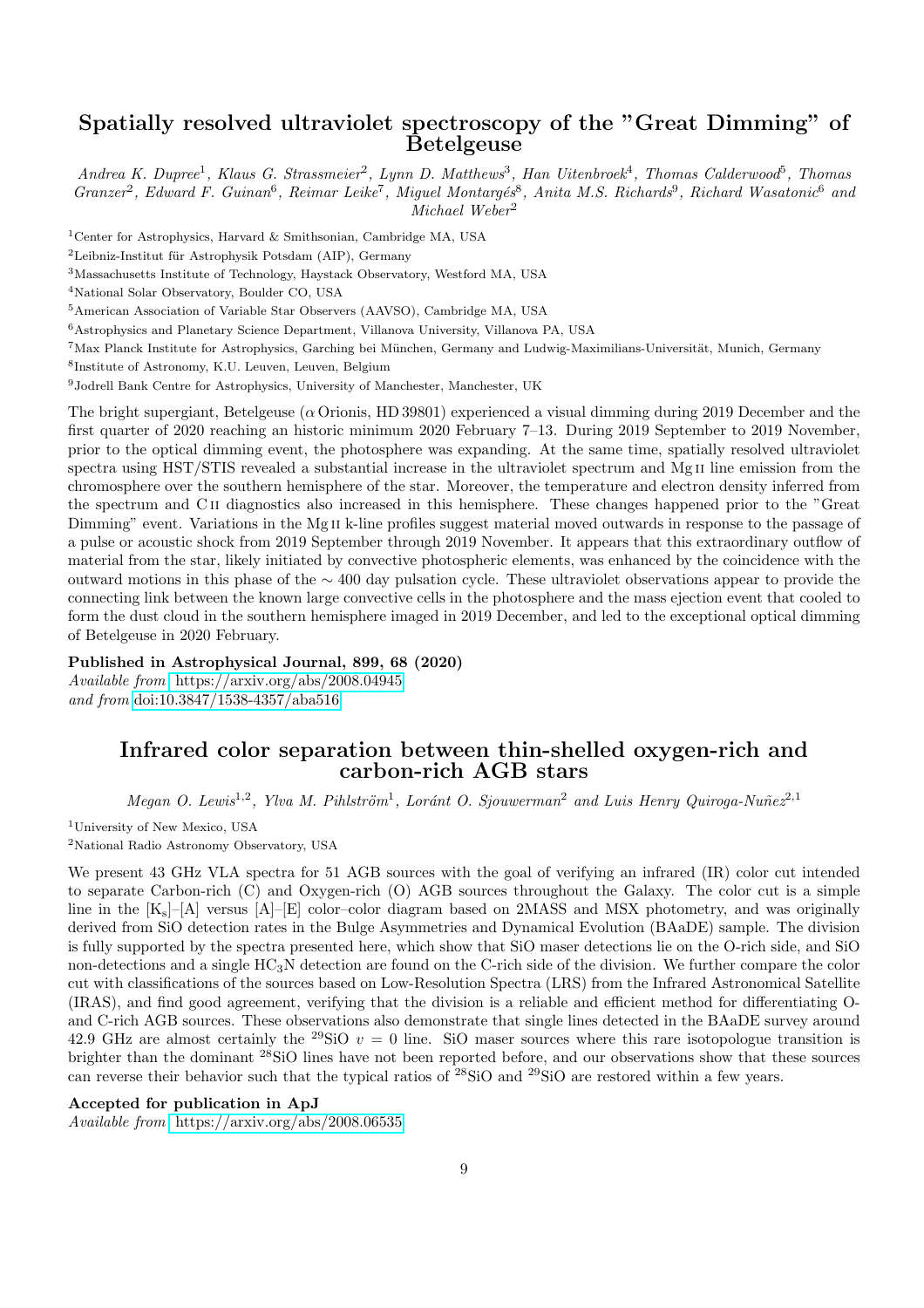#### Evidence for coupling of evolved star atmospheres and spiral arms of the Milky Way

Mark Gorski<sup>1</sup> and Pauline Barmby<sup>1</sup>

<sup>1</sup>Department of Physics and Astronomy, University of Western Ontario, 1151 Richmond Street, London, Ontario N6A 3K7, Canada

It is imperative to map the strength and distribution of feedback in galaxies to understand how feedback affects galactic ecosystems. H2O masers act as indicators of energy injection into the interstellar medium. Our goal is to measure the strength and distribution of feedback traced by water masers in the Milky Way. We identify optical counterparts to  $H<sub>2</sub>O$  masers discovered by the HOPS survey. The distribution and luminosities of  $H<sub>2</sub>O$  masers in the Milky Way are determined using parallax measurements derived from the second Gaia Data Release. We provide evidence of a correlation between evolved stars, as traced by  $H_2O$  masers, and the spiral structure of the Milky Way, suggesting a link between evolved stars and the Galactic environment.

#### Published in Monthly Notices of the Royal Astronomical Society

Available from <https://arxiv.org/abs/2005.04121>

### A rapidly varying red supergiant X-ray binary in the Galactic center

 $Amy\ Gottlieb<sup>1</sup>, Stephen S. Eikenberry<sup>1,2,3</sup>, Kendall Ackley<sup>4,2</sup>, Curtis De Witt<sup>5</sup> and Amparo Marco<sup>6</sup>$ 

<sup>1</sup>Department of Astronomy, University of Florida, Gainesville, FL, 32611, USA

<sup>2</sup>Department of Physics, University of Florida, Gainesville, FL, 32611, USA

<sup>3</sup>University of Florida Research Foundation Professor, USA

<sup>4</sup>Monash University, Scenic Blvd. and Wellington Road, Clayton VIC 3800, Australia

<sup>5</sup>Department of Physics, University of California, Davis, CA 95616, USA

<sup>6</sup>DFISTS, EPS, Universidad de Alicante, Carretera San Vicente del Raspeig s/n, E-03690, San Vicente del Raspeig, Spain

We analyzed multiwavelength observations of the previously identified Galactic center X-ray binary CXO 174528.79− 290942.8 (XID 6592) and determine that the near-infrared counterpart is a red supergiant based on its spectrum and luminosity. Scutum X-1 is the only previously known X-ray binary with a red supergiant donor star and closely resembles XID 6592 in terms of X-ray luminosity  $(LX)$ , absolute magnitude, and IR variability  $(L_{IR, var})$ , supporting the conclusion that XID 6592 contains a red supergiant donor star. The XID 6592 infrared counterpart shows variability of ∼ 0.5 mag in the Wide-field Infrared Survey Explorer-1 band (3.4 µm) on timescales of a few hours. Other infrared data sets also show large-amplitude variability from this source at earlier epochs but do not show significant variability in recent data. We do not expect red supergiants to vary by  $\sim$  50% in luminosity over these short timescales, indicating that the variability should be powered by the compact object. However, the X-ray luminosity of this system is typically ∼ 1000× less than the variable luminosity in the infrared and falls below the Chandra detection limit. While X-ray reprocessing can produce large-amplitude fast infrared variability, it typically requires  $L_X \gg L_{IR, \text{ var}}$  to do so, indicating that another process must be at work. We suggest that this system may be a supergiant fast X-ray transient (SFXT), and that a large ( $\sim 10^{38}$  ergs s<sup>-1</sup>), fast (10<sup>2-4</sup> s) X-ray flare could explain the rapid IR variability and lack of a longlasting X-ray outburst detection. SFXTs are normally associated with blue supergiant companions, so if confirmed, XID 6592 would be the first red supergiant SFXT, as well as the second X-ray red supergiant binary.

#### Published in ApJ

Available from <https://arxiv.org/abs/2006.15124>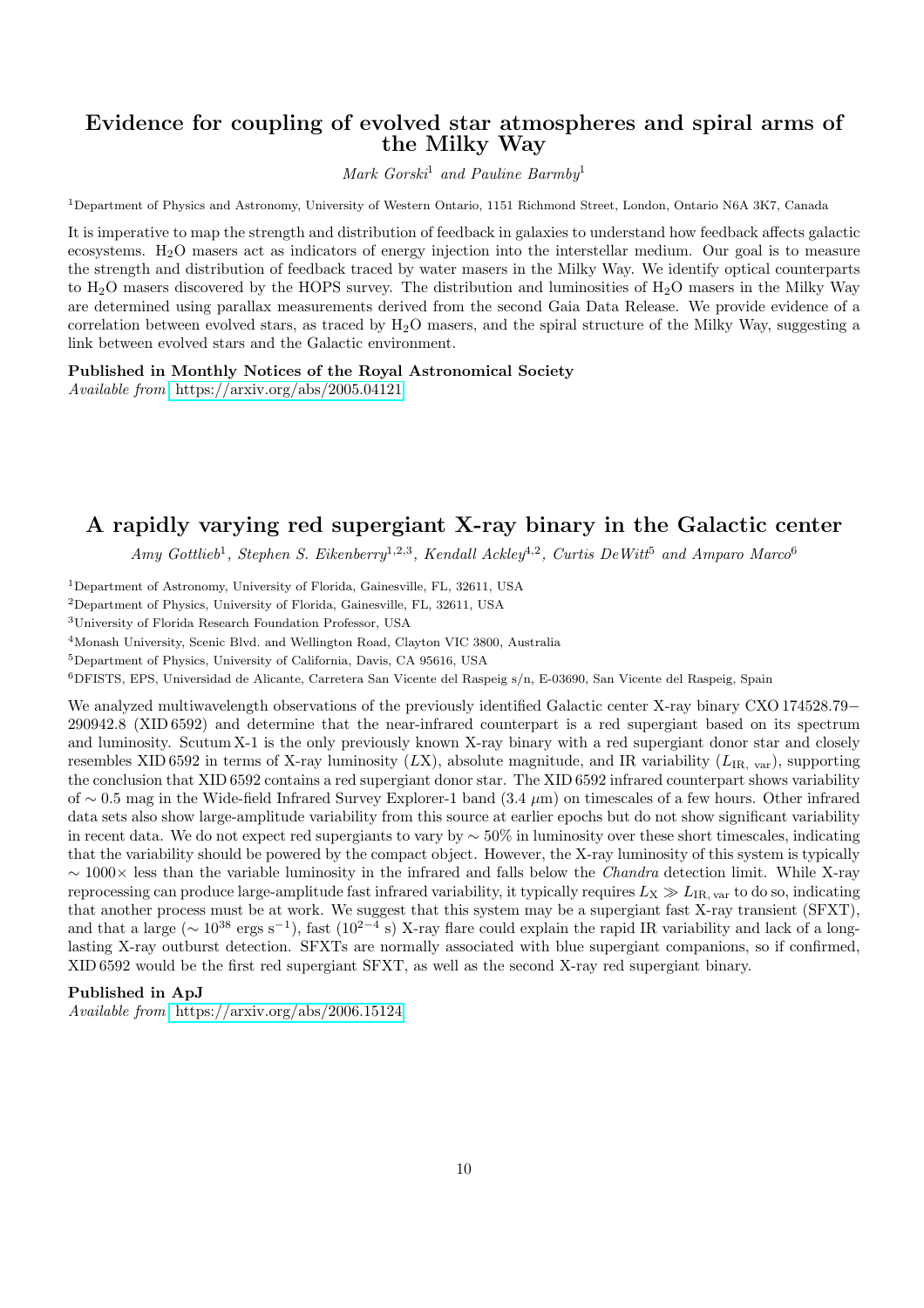### Tomography of cool giant and supergiant star atmospheres – III. Validation of the method on VLTI/AMBER observations of the Mira star S Ori

Kateryna Kravchenko<sup>1,2</sup>, Markus Wittkowski<sup>2</sup>, Alain Jorissen<sup>3</sup>, Andrea Chiavassa<sup>4</sup>, Sophie Van Eck<sup>3</sup>, Richard I.  $Anderson<sup>2</sup>, Bernd Freytag<sup>5</sup> and Ulli Käuff<sup>2</sup>$ 

<sup>1</sup>European Southern Observatory, Alonso de Córdova 3107, Vitacura, Casilla, 19001, Santiago de Chile, Chile

<sup>2</sup>European Southern Observatory, Karl-Schwarzschild-Str. 2, D-85748 Garching bei München, Germany

3<br>Institut d'Astronomie et d'Astrophysique, Université Libre de Bruxelles, C.P. 226, Boulevard du Triomphe, 1050 Bruxelles, Belgium

<sup>4</sup>Université Côte d'Azur, Observatoire de la Côte d'Azur, CNRS, Lagrange, CS 34229, 06304 Nice Cedex 4, France

 $5$ Department of Physics and Astronomy at Uppsala University, Regementsvägen 1, Box 516, SE-75120 Uppsala, Sweden

The knowledge of the structure and dynamics of AGB-star atmospheres is crucial to better understand the mass loss. The tomographic method, that relies on the design of spectral masks containing lines forming in given ranges of optical depths in the stellar atmosphere, is an ideal technique for this purpose. It is applied to high-resolution spectrointerferometric VLTI/AMBER observations of the Mira-type AGB star S Ori. First, the interferometric visibilities are extracted at wavelengths contributing to the tomographic masks and fitted to those computed from a uniform disk model. This allows the measurement of the geometrical extent of the atmospheric layer probed by the corresponding mask. Then, we compare the observed atmospheric extension with those measured from available 1D pulsation CODEX models and 3D radiative-hydrodynamics CO5BOLD simulations. We found that while the average optical depths probed by the tomographic masks in S Ori decrease (with  $\langle \log \tau_0 \rangle = -0.45, -1.45, \text{ and } -2.45$  from the innermost to the central and outermost layers), the angular diameters of these layers increase, from  $10.59 \pm 0.09$  mas through  $11.84 \pm 0.17$  mas, up to 14.08±0.15 mas. A similar behavior is observed when the tomographic method is applied to 1D and 3D dynamical models. Thus, this study derives, for the first time, a quantitative relation between optical- and geometrical-depth scales when applied to the Mira star S Ori, or to 1D and 3D dynamical models. In the context of Mira-type stars, the knowledge of the link between the optical and geometrical depths opens the way to derive the shock-wave propagation velocity, which can not be directly observed in these stars.

#### Accepted for publication in Astronomy & Astrophysics

Available from <https://arxiv.org/abs/2009.03955>

### Betelgeuse – a century and more of variation

Christopher Lloyd<sup>1</sup>

<sup>1</sup>University of Sussex, UK

The mean light curve of Betelgeuse is constructed from the visual data in BAA VSS and AAVSO archives. Period analysis reveals clusters of periods around 2000 and 400 days but these are swamped by the long-term trends. No identifiable periods emerge but the feature near 400 days is the most persistent and survives even when the range of variation is low. Herschel's data from 1836–40 and early data from the BAA VSS around 1900 show a range of  $V$  0–1, so the star was brighter and more active than recently. Historically it shows a wide range of behaviour.

Published in BAA Variable Star Section Circular, 184, 22 (2020) Available from <https://arxiv.org/abs/2006.15403>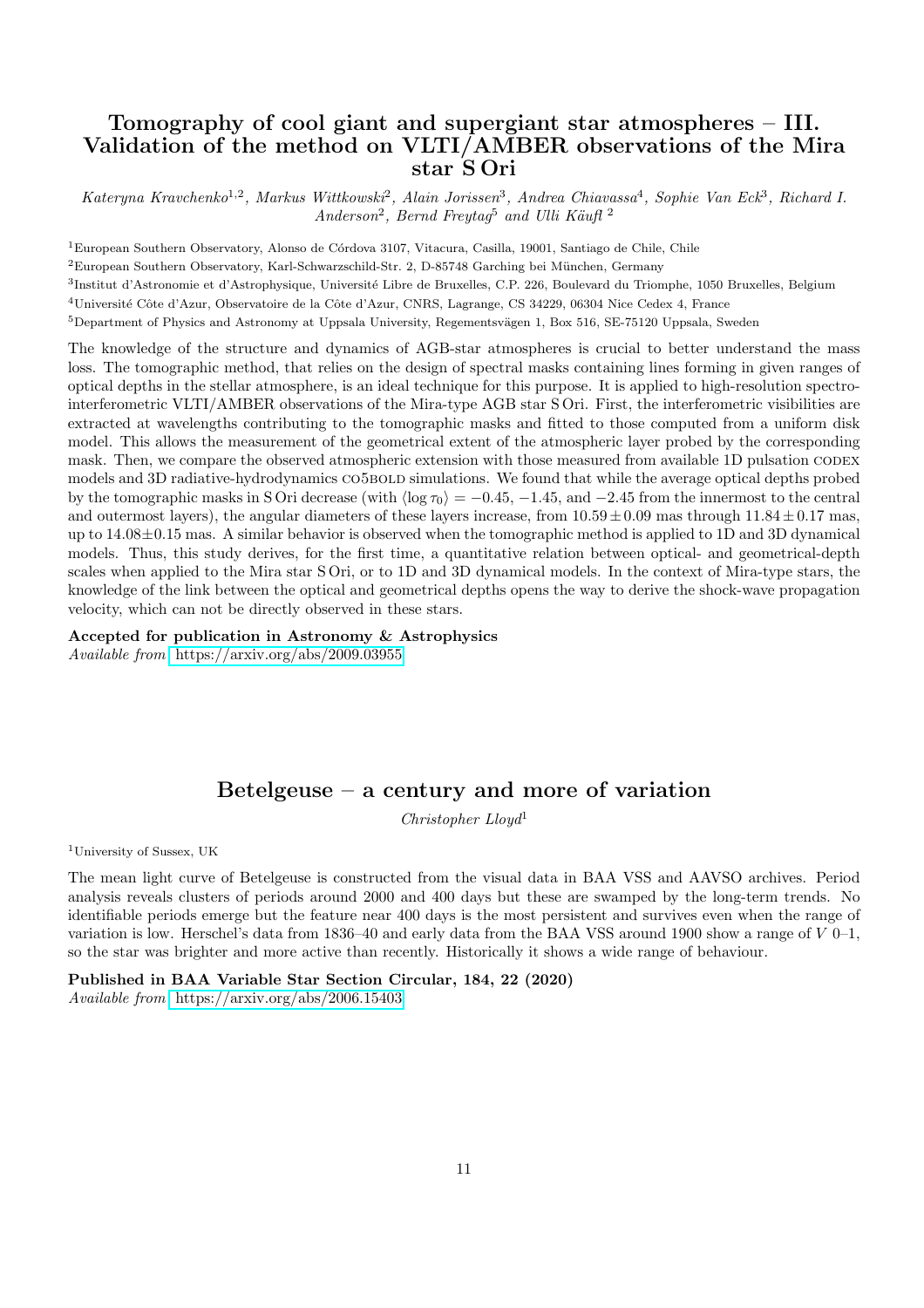#### Deuterated polycyclic aromatic hydrocarbons in the interstellar medium: the C–D band strengths of mono-deuterated species

X.J. Yang<sup>1,2</sup>, Aigen  $Li^2$  and R. Glaser<sup>3</sup>

<sup>1</sup>Department of Physics, Xiangtan University, Xiangtan 411105, China

<sup>2</sup>Department of Physics and Astronomy, University of Missouri, Columbia, MO 65211, USA

<sup>3</sup>Department of Chemistry, Missouri University of Science and Technology, Rolla, MO 65409, USA

Deuterium (D) is one of the light elements created in the big bang. As the Galaxy evolves, the D/H abundance in the interstellar medium (ISM) decreases from its primordial value due to "astration". However, the observed gas-phase D/H abundances of some sightlines in the local Galactic ISM are substantially lower than the expected reduction by astration. The missing D could have been depleted onto polycyclic aromatic hydrocarbon (PAH) molecules which are ubiquitous and abundant in interstellar regions. To quantitatively explore the hypothesis of PAHs as a possible reservoir of interstellar D, we compute quantum-chemically the infrared vibrational spectra of mono-deuterated PAHs (and their cations) of various sizes. We find that, as expected, when H in PAHs is replaced by D, the C–H stretching and bending modes at 3.3, 8.6 and 11.3 µm shift to longer wavelengths at  $\sim$  4.4, 11.4 and 15.4 µm, respectively, by a factor of  $\sim \sqrt{13/7}$ , the difference in reduced mass between the C–H and C–D oscillators. We derive from the computed spectra the mean intrinsic band strengths of the 3.3- $\mu$ m C–H stretch and 4.4- $\mu$ m C–D stretch to be  $\langle A_{3,3} \rangle \approx 13.4$ km mol<sup>-1</sup> and  $\langle A_{4,4} \rangle \approx 7.4$  km mol<sup>-1</sup> for neutral deuterated PAHs which would dominate the interstellar emission at 3.3 and 4.4  $\mu$ m. By comparing the computationally-derived mean band-strength ratio of  $\langle A_{4.4}/A_{3.3}\rangle \approx 0.56$  for neutral PAHs with the mean ratio of the observed intensities of  $\langle (L_{4.4}/L_{3.3})_{\rm obs} \rangle \approx 0.019$ , we find that the degree of deuteration (i.e. the fraction of peripheral atoms attached to C atoms in the form of D) is ∼ 2.4%, corresponding to a D-enrichment of a factor of ∼ 1200 with respect to the interstellar D/H abundance.

Accepted for publication in The Astrophysical Journal Supplement Series Available from <https://arxiv.org/abs/2009.08402>

### On the absorption properties of metallic needles

C.Y. Xiao<sup>1</sup>, Qi Li<sup>1,2</sup>, Aigen Li<sup>2</sup> and J.H. Chen<sup>3</sup>

<sup>1</sup>Department of Astronomy, Beijing Normal University, Beijing 100875, China

<sup>2</sup>Department of Physics and Astronomy, University of Missouri, Columbia, MO 65211, USA

<sup>3</sup>Department of Physics, Hunan Normal University, Changsha 410071, China

Needle-like metallic particles have been suggested to explain a wide variety of astrophysical phenomena, ranging from the mid-infrared interstellar extinction to the thermalization of starlight to generate the cosmic microwave background. These suggestions rely on the amplitude and the wavelength dependence of the absorption cross sections of metallic needles. On the absence of an exact solution to the absorption properties of metallic needles, their absorption cross sections are often derived from the antenna approximation. However, it is shown here that the antenna approximation is not an appropriate representation since it violates the Kramers–Kronig relation. Stimulated by the recent discovery of iron whiskers in asteroid Itokawa and graphite whiskers in carbonaceous chondrites, we call for rigorous calculations of the absorption cross sections of metallic needle-like particles, presumably with the discrete dipole approximation. We also call for experimental studies of the formation and growth mechanisms of metallic needle-like particles as well as experimental measurements of the absorption cross sections of metallic needles of various aspect ratios over a wide wavelength range to bound theoretical calculations.

#### Accepted for publication in MNRAS

Available from <https://arxiv.org/abs/2009.08406>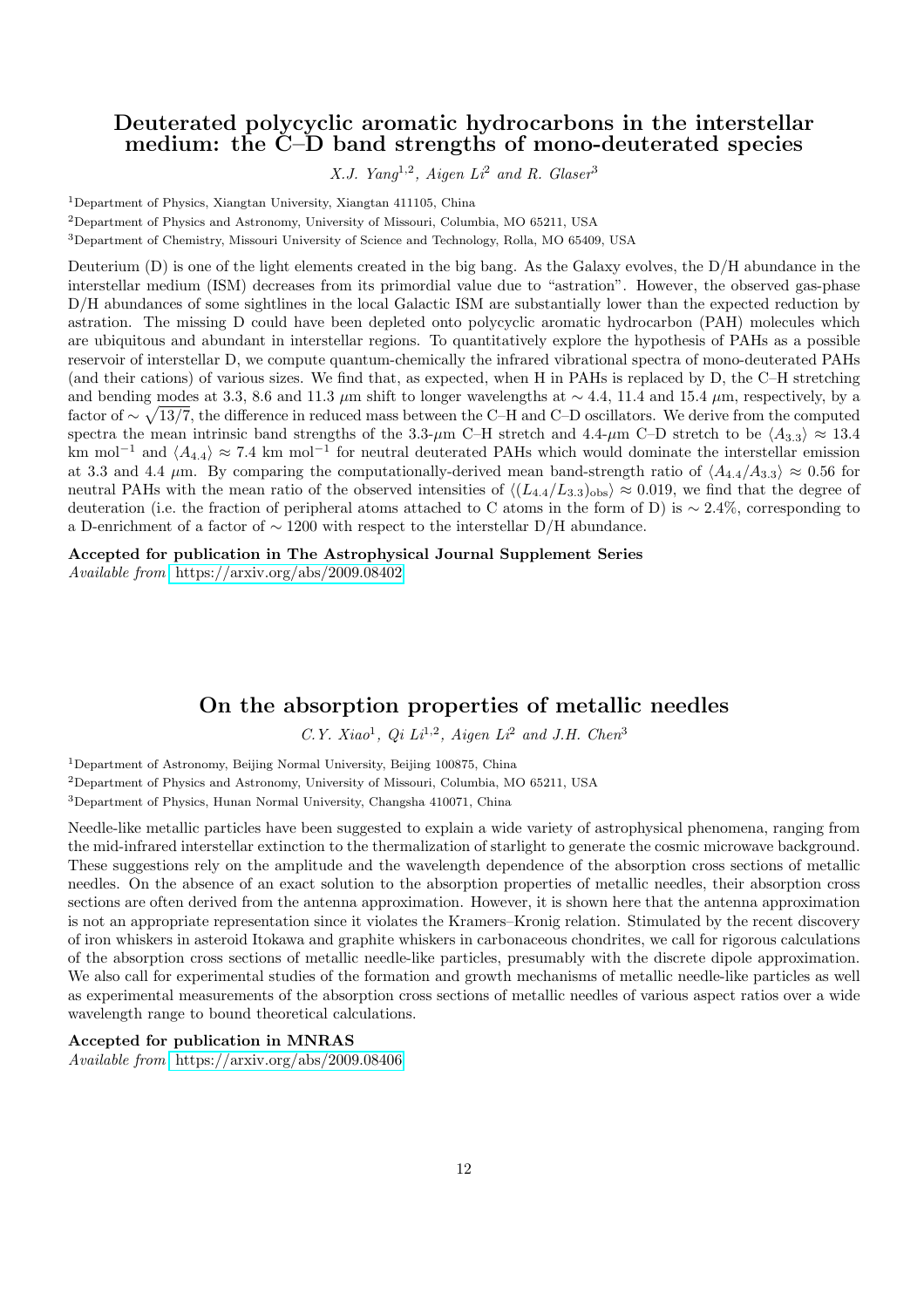#### A search for light hydrides in the envelopes of evolved stars

Mark A. Siebert<sup>1</sup>, Ignacio Simon<sup>2</sup>, Christopher N. Shingledecker<sup>3,4,5</sup>, P. Brandon Carroll<sup>6</sup>, Andrew M. Burkhardt<sup>1,6</sup>, Shawn Thomas Booth<sup>2</sup>, Anthony J. Remijan<sup>2</sup>, Brett A. McGuire<sup>2,6,7</sup>, Rebeca Aladro<sup>8</sup> and Carlos A. Duran<sup>8</sup>

<sup>1</sup>Department of Astronomy, University of Virginia, Charlottesville, VA 22904, USA

<sup>2</sup>National Radio Astronomy Observatory, Charlottesville, VA 22903, USA

<sup>3</sup>Department of Physics and Astronomy, Benedictine College, Atchison, KS 66002, USA

<sup>4</sup>Center for Astrochemical Studies, Max-Planck-Institute for Extraterrestrial Physics, Gießenbachstraße 1, D-85748 Garching bei München, Germany

5 Institute for Theoretical Chemistry, University Stuttgart, Pfaffenwaldring 55, D-70569 Stuttgart, Germany

<sup>6</sup>Harvard–Smithsonian Center for Astrophysics, Cambridge, MA 02138, USA

<sup>7</sup>Department of Chemistry, Massachusetts Institute of Technology, Cambridge, MA 02139, USA

8Max-Planck-Institut für Radioastronomie, Auf dem Hügel 69, D-53121 Bonn, Germany

We report a search for the diatomic hydrides SiH, PH, and FeH along the line of sight toward the chemically rich circumstellar envelopes of IRC +10 $^{\circ}216$  and VY Canis Majoris. These molecules are thought to form in high-temperature regions near the photospheres of those stars, and may then further react via gas-phase and dust–grain interactions leading to more complex species, but have yet to be constrained by observation. We used the German Receiver for Astronomy at Terahertz Frequencies spectrometer on the Stratospheric Observatory for Infrared Astronomy to search for rotational emission lines of these molecules in four spectral windows ranging from 600 to 1500 GHz. Although none of the targeted species was detected in our search, we report their upper limit abundances in each source and discuss how they influence the current understanding of hydride chemistry in dense circumstellar media. We attribute the non-detections of these hydrides to their compact source sizes, high barriers of formation, and proclivity to react with other molecules in the winds.

#### Published in The Astrophysical Journal

Available from <https://arxiv.org/abs/2008.01100> and from <https://ui.adsabs.harvard.edu/abs/2020ApJ...901...22S/abstract>

#### DEATHSTAR: nearby AGB stars with the Atacama Compact Array – I. CO envelop sizes and asymmetries: A new hope for accurate mass-loss-rate estimates

S. Ramstedt<sup>1</sup>, W.H.T. Vlemmings<sup>2</sup>, L. Doan<sup>1</sup>, T. Danilovich<sup>3</sup>, M. Lindqvist<sup>2</sup>, M. Saberi<sup>2</sup>, H. Olofsson<sup>2</sup>, E. De  $Beck^2$ , M.A.T. Groenewegen<sup>4</sup>, S. Höfner<sup>1</sup>, J.H. Kastner<sup>5</sup>, F. Kerschbaum<sup>6</sup>, T. Khouri<sup>2</sup>, M. Maercker<sup>2</sup>, R. Montez<sup>7</sup>, G. Quintana-Lacaci<sup>8</sup>, R. Sahai<sup>9</sup>, D. Tafoya<sup>2</sup> and A.A. Zijlstra<sup>10</sup>

<sup>1</sup>Theoretical Astrophysics, Division for Astronomy and Space Physics, Department of Physics and Astronomy, Uppsala University, Sweden <sup>2</sup>Department of Space, Earth and Environment, Chalmers University of Technology, Onsala Space Observatory, Sweden

<sup>3</sup>Department of Physics and Astronomy, Institute of Astronomy, K.U. Leuven, Belgium

<sup>4</sup>Koninklijke Sterrenwacht van België, Brussels, Belgium

<sup>5</sup>Rochester Institute of Technology, Rochester, NY, USA

<sup>6</sup>Department of Astrophysics, University of Vienna, Austria

<sup>7</sup>Smithsonian Astrophysical Observatory, Cambridge, MA, USA

<sup>8</sup>Instituto de Física Fundamental (IFF-CSIC), Madrid, Spain

<sup>9</sup>Jet Propulsion Laboratory, California Institute of Technology, Pasadena, CA, USA

<sup>10</sup>Jodrell Bank Centre for Astrophysics, University of Manchester, UK

This is the first publication from the DEATHSTAR project. The overall goal of the project is to reduce the uncertainties of the observational estimates of mass-loss rates from evolved stars on the Asymptotic Giant Branch (AGB). The aim in this first publication is to constrain the sizes of the  $^{12}$ CO emitting region from the circumstellar envelopes around 42 mostly southern AGB stars, of which 21 are M-type and 21 are C-type, using the Atacama Compact Array (ACA) at the Atacama Large Millimeter/submillimeter Array (ALMA). The symmetry of the outflows is also investigated. Line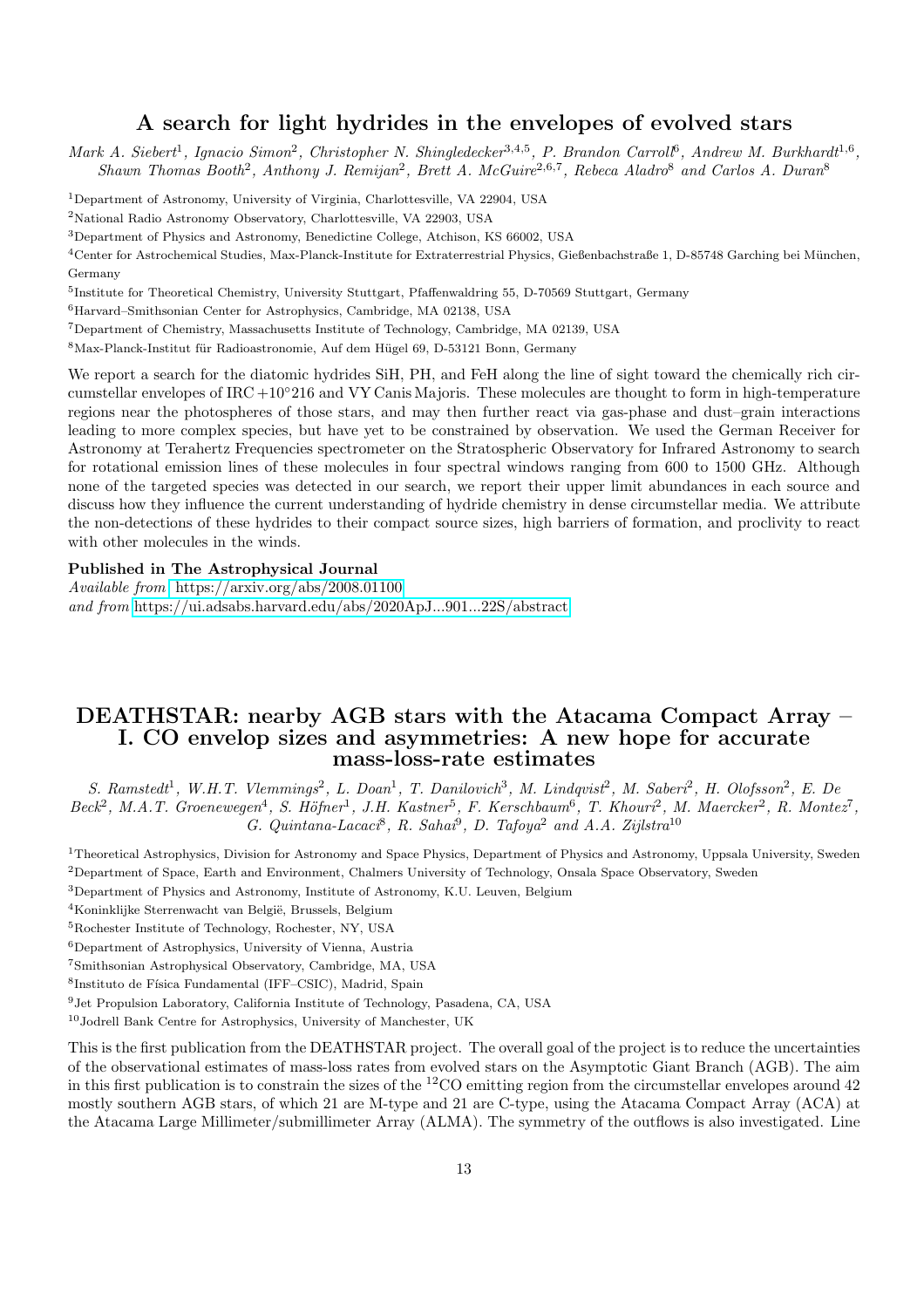emission from <sup>12</sup>CO  $J = 2 \rightarrow 1$  and  $3 \rightarrow 2$  from all of the sources were mapped using the ACA. In this initial analysis, the emission distribution was fit to a Gaussian distribution in the uv-plane. A detailed radiative transfer analysis will be presented in a future publication. The major and minor axis of the best-fit Gaussian at the line center velocity of the  $12\text{CO }J=2\rightarrow 1$  emission gives a first indication of the size of the emitting region. Furthermore, the fitting results, such as the Gaußian major and minor axis, center position, and the goodness of fit across both lines, constrain the symmetry of the emission distribution. For a subsample of sources, the measured emission distribution is compared to predictions from previous best-fit radiative transfer modeling results. We find that the CO envelope sizes are, in general, larger for C-type than for M-type AGB stars, which is as expected if the  $CO/H<sub>2</sub>$  ratio is larger in C-type stars. Furthermore, the measurements show a relation between the measured (Gaußian) <sup>12</sup>CO  $J = 2 \rightarrow 1$  size and circumstellar density that, while in broad agreement with photo-dissociation calculations, reveals large scatter and some systematic differences between the different stellar types. For lower mass-loss-rate irregular and semi-regular variables of both M- and C-type AGB stars, the <sup>12</sup>CO  $J = 2 \rightarrow 1$  size appears to be independent of the ratio of the mass-loss rate to outflow velocity, which is a measure of circumstellar density. For the higher mass-loss-rate Mira stars, the <sup>12</sup>CO  $J = 2 \rightarrow 1$  size clearly increases with circumstellar density, with larger sizes for the higher CO-abundance C-type stars. The M-type stars appear to be consistently smaller than predicted from photo-dissociation theory. The majority of the sources have CO envelope sizes that are consistent with a spherically symmetric, smooth outflow, at least on larger scales. For about a third of the sources, indications of strong asymmetries are detected. This is consistent with what was found in previous interferometric investigations of northern sources. Smaller scale asymmetries are found in a larger fraction of sources. These results for CO envelope radii and shapes can be used to constrain detailed radiative transfer modeling of the same stars so as to determine mass-loss rates that are independent of photo-dissociation models. For a large fraction of the sources, observations at higher spatial resolution will be necessary to deduce the nature and origin of the complex circumstellar dynamics revealed by our ACA observations.

#### Published in A&A

Available from <https://arxiv.org/abs/2008.07885>

### FLASHING: new high-velocity H2O masers in IRAS 18286−0959

Hiroshi Imai<sup>1,2,3</sup>, Yuri Uno<sup>3</sup>, Daichi Maeyama<sup>4</sup>, Ryosuke Yamaguchi<sup>4</sup>, Kei Amada<sup>3</sup>, Yuhki Hamae<sup>4</sup>, Gabor Orosz<sup>5,6</sup>, José F. Gómez<sup>7</sup>, Daniel Tafoya<sup>8,9</sup>, Lucero Uscanga<sup>10</sup> and Ross A. Burns<sup>8,11</sup>

<sup>1</sup>Amanogawa Galaxy Astronomy Research Center, Graduate School of Science and Engineering, Kagoshima University, Japan

<sup>2</sup>Center for General Education, Institute for Comprehensive Education, Kagoshima University, Japan

<sup>3</sup>Department of Physics and Astronomy, Graduate School of Science and Engineering, Kagoshima University, Japan

<sup>4</sup>Department of Physics and Astronomy, Faculty of Science, Kagoshima University, Japan

<sup>5</sup>School of Natural Sciences, University of Tasmania, Australia

<sup>6</sup>Xinjiang Astronomical Observatory, China

<sup>7</sup>Instituto de Astrofísica de Andalucía, CSIC, Spain

<sup>8</sup>National Astronomical Observatory of Japan, Japan

<sup>9</sup>Department of Space, Earth and Environment, Chalmers University of Technology, Sweden

 $10$ Departamento de Astronomía, Universidad de Guanajuato, México

<sup>11</sup>Korea Astronomy and Space Science Institute, South Korea

We discovered new high-velocity components of H<sub>2</sub>O maser emission in one of the "water fountain" sources, IRAS 18286 −0959, which has been monitored using the Nobeyama 45 m telescope in the new FLASHING (Finest Legacy Acquisitions of SiO- and H2O-maser Ignitions by Nobeyama Generation) project since 2018 December. The maser spectra show new, extremely high expansion velocities (> 200 km s<sup>-1</sup> projected in the line of sight) components, some of which are located symmetrically in the spectrum with respect to the systemic velocity. They were also mapped with KaVA (KVN and VERA Combined Array) in 2019 March. We located some of these maser components closer to the central stellar system than other high velocity components (50–200 km s<sup>−</sup><sup>1</sup> ) that have been confirmed to be associated with the known bipolar outflow. The new components would flash in the fast collimated jet at a speed over 300 km s<sup>-1</sup> (soon) after 2011 when they had not been detected. The fastest of the new components seem to indicate rapid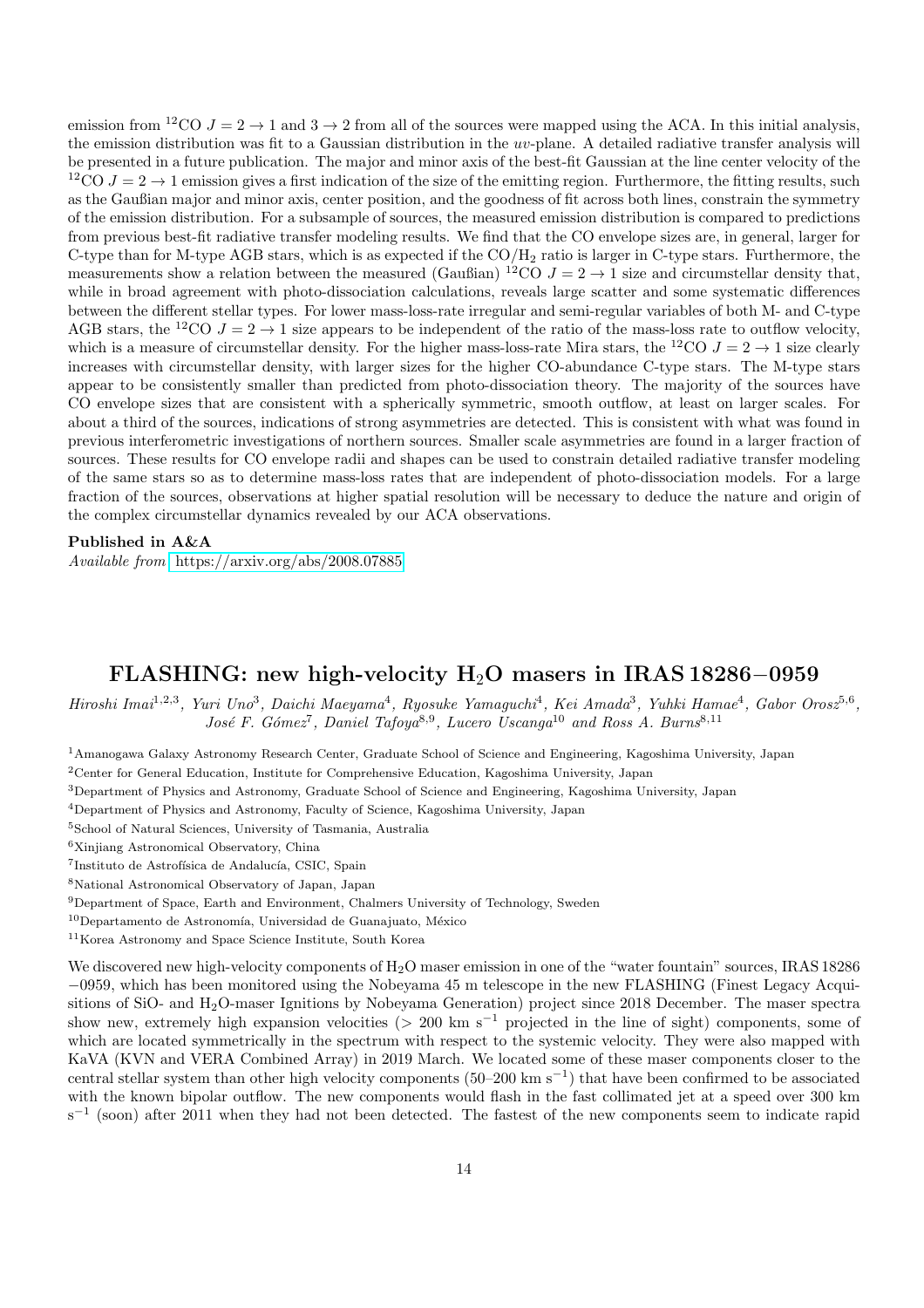deceleration in these spectra, however our present monitoring is still too sparse to unambiguously confirm it (up to 50 km s−<sup>1</sup> yr−<sup>1</sup> ) and too short to reveal their terminal expansion velocity, which will be equal to the expansion velocity that has been observed ( $v_{\rm exp} \sim 120 \text{ km s}^{-1}$ ). Future occurrences of such extreme velocity components may provide a good opportunity to investigate possible recurrent outflow ignitions. Thus sculpture of the parental envelope will be traced by the dense gas that is entrained by the fast jet and exhibits spectacular distributions of the relatively stable maser features.

#### Published in Publications of the Astronomical Society of Japan, 72, 58 (2020)

### (Sub)stellar companions shape the winds of evolved stars

L. Decin<sup>1,2</sup>, M. Montargès<sup>1</sup>, A.M.S. Richards<sup>3</sup>, C.A. Gottlieb<sup>4</sup>, W. Homan<sup>1</sup>, I. McDonald<sup>3,5</sup>, I. El Mellah<sup>1,6</sup>, T.  $Danilovich<sup>1</sup>$ , S.H.J. Wallström<sup>1</sup>, A.A. Zijlstra<sup>3,7</sup>, A. Baudry<sup>8</sup>, J. Bolte<sup>1</sup>, E. Cannon<sup>1</sup>, E. De Beck<sup>9</sup>, F. De

 $Ceuster^{1,10}$ , A. de Koter<sup>1,11</sup>, J. De Ridder<sup>1</sup>, S. Ekota<sup>3</sup>, D. Gobrecht<sup>1</sup>, M. Gray<sup>3,12</sup>, F. Herpin<sup>8</sup>, M. Jeste<sup>13</sup>, E.

 $Lagadec^{14}, P.~Kervella^{15}, T.~Khour<sup>9</sup>, K.~Menter^{13}, T.J.~Millar<sup>16</sup>, H.S.P.~Miller<sup>17</sup>, J.M.C.~Plane<sup>2</sup>, R. Saha<sup>18</sup>, H.$ 

 $Sana<sup>1</sup>$ , M. Van de Sande<sup>1</sup>, L.B.F.M. Waters<sup>11,19</sup>, K. T. Wong<sup>20</sup> and J. Yates<sup>10</sup>

<sup>1</sup>Institute of Astronomy, K.U. Leuven, 3001 Leuven, Belgium

<sup>2</sup>School of Chemistry, University of Leeds, Leeds LS29JT, UK

<sup>3</sup>Jodrell Bank Centre for Astrophysics, The University of Manchester, 456, Manchester M139PL ,UK

<sup>4</sup>Harvard–Smithsonian Center for Astrophysics, Cambridge, MA02138, USA

<sup>5</sup>School of Physical Sciences, The Open University, Milton Keynes MK76AA, UK

<sup>6</sup>Centre for mathematical Plasma Astrophysics, K.U. Leuven, 3001 Leuven, Belgium

<sup>7</sup>Laboratory for Space Research, University of Hong Kong, Pokfulam, Hong Kong, China

<sup>8</sup>Laboratoire d'Astrophysique de Bordeaux, Université de Bordeaux, 33615 Pessac, France

<sup>9</sup>Onsala Space Observatory, Chalmers University of Technology, 43992 Onsala, Sweden

<sup>10</sup>Department of Physics and Astronomy, University College London, London WC1E 6BT, UK

<sup>11</sup>Anton Pannekoek Institute for Astronomy, University of Amsterdam, 1090 GE Amsterdam, The Netherlands

<sup>12</sup>National Astronomical Research Institute of Thailand, Chiangmai 50180, Thailand

<sup>13</sup>Max-Planck Institute for Radioastronomy, 53121 Bonn, Germany

 $14$ Laboratoire Lagrange, Observatoire de la Côte d'Azur, Université de la Côte d'Azur, F-06304 Nice Cedex 4, France

<sup>15</sup>Laboratoire d'Études Spatiales et d'Instrumentation en Astrophysique, Observatoire de Paris, Université Paris Sciences et Lettres, Centre

National de la Recherche Scientifique, Sorbonne Université, Université de Paris, 92195 Meudon, France

<sup>16</sup>Astrophysics Research Centre, Queen's University Belfast, Belfast BT71NN, UK

 $^{17}{\rm Physikalisches Institute},$ Universität zu Köln, 50937 Köln, Germany

<sup>18</sup>Jet Propulsion Laboratory, California Institute of Technology, Pasadena, CA 91109, USA

<sup>19</sup>SRON Netherlands Institute for Space Research, NL-3584 CA Utrecht, The Netherlands

 $^{20}$ Institut de Radioastronomie Millimétrique, 38406 Saint Martin d'Hères, France

Binary interactions dominate the evolution of massive stars, but their role is less clear for low- and intermediate-mass stars. The evolution of a spherical wind from an asymptotic giant branch (AGB) star into a non-spherical planetary nebula (PN) could be due to binary interactions. We observed a sample of AGB stars with the Atacama Large Millimeter/submillimeter Array (ALMA) and found that their winds exhibit distinct nonspherical geometries with morphological similarities to planetary nebulæ (PNe). We infer that the same physics shapes both AGB winds and PNe; additionally, the morphology and AGB mass-loss rate are correlated. These characteristics can be explained by binary interaction. We propose an evolutionary scenario for AGB morphologies that is consistent with observed phenomena in AGB stars and PNe.

#### Published in Science, 369, 1497 (2020)

Available from <https://arxiv.org/abs/2009.11694> and from <https://science.sciencemag.org/content/369/6510/1497>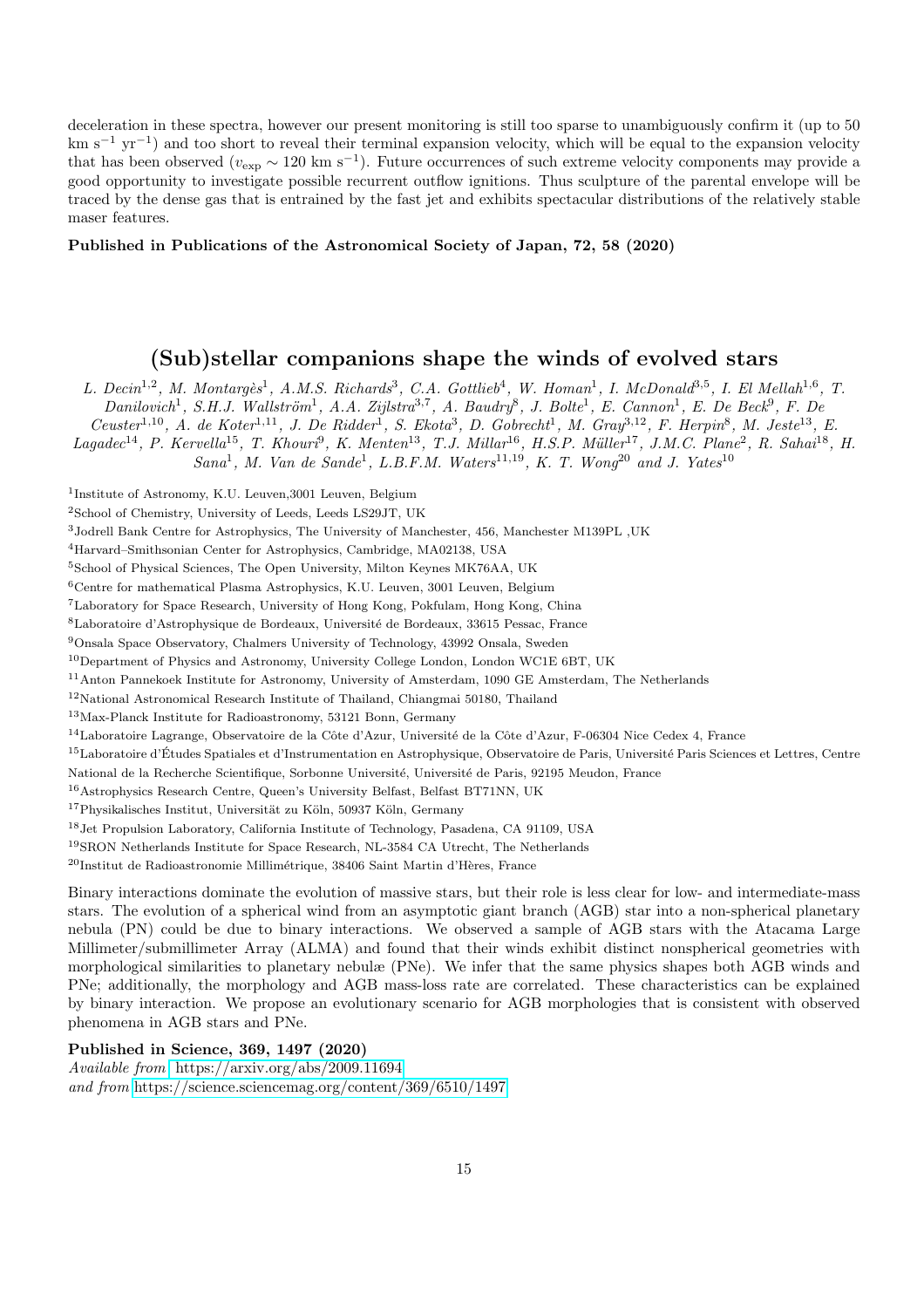### Constraining the thermally pulsing asymptotic giant branch phase with resolved stellar populations in the Large Magellanic Cloud

Giada Pastorelli<sup>1,2</sup>, Paola Marigo<sup>2</sup>, Léo Girardi<sup>3</sup>, Bernhard Aringer<sup>2</sup>, Yang Chen<sup>2</sup>, Stefano Rubele<sup>2,3</sup>, Michele Trabucchi<sup>4,2</sup>, Sara Bladh<sup>2,5</sup>, Martha L. Boyer<sup>1</sup>, Alessandro Bressan<sup>6</sup>, Julianne J. Dalcanton<sup>7</sup>, Martin A.T. Groenewegen<sup>8</sup>, Thomas Lebzelter<sup>9</sup>, Nami Mowlavi<sup>4</sup>, Katy L. Chubb<sup>10</sup>, Maria-Rosa L. Cioni<sup>11</sup>, Richard de  $Gris^{12,13,14}$ , Valentin D. Ivanov<sup>15</sup>, Ambra Nanni<sup>16</sup>, Jacco Th. van Loon<sup>17</sup> and Simone Zaggia<sup>3</sup>

<sup>1</sup>STScI, 3700 San Martin Drive, Baltimore, MD 21218, USA

<sup>2</sup>Dipartimento di Fisica e Astronomia Galileo Galilei, Università di Padova, Vicolo dell'Osservatorio 3, I-35122 Padova, Italy

<sup>3</sup>Osservatorio Astronomico di Padova – INAF, Vicolo dell'Osservatorio 5, I-35122 Padova, Italy

<sup>4</sup>Department of Astronomy, University of Geneva, Ch. des Maillettes 51, CH-1290 Versoix, Switzerland

<sup>5</sup>Theoretical Astrophysics, Department of Physics and Astronomy, Uppsala University, Box 516, SE-751 20 Uppsala, Sweden

<sup>6</sup>SISSA, via Bonomea 365, I-34136 Trieste, Italy

<sup>7</sup>Department of Astronomy, University of Washington, Box 351580, Seattle, WA 98195, USA

 ${}^{8}$ Koninklijke Sterrenwacht van België, Ringlaan 3, B-1180 Brussel, Belgium

9Department of Astrophysics, University of Vienna, Türkenschanzstraße 17, A-1180 Vienna, Austria

<sup>10</sup>SRON Netherlands Institute for Space Research, Sorbonnelaan 2, NL-3584 CA, Utrecht, The Netherlands

<sup>11</sup>Leibniz-Institut für Astrophysik Potsdam, An der Sternwarte 16, D-14482 Potsdam, Germany

<sup>12</sup>Department of Physics and Astronomy, Macquarie University, Balaclava Road, Sydney, NSW 2109, Australia

<sup>13</sup>Research Centre for Astronomy, Astrophysics and Astrophotonics, Macquarie University, Balaclava Road, Sydney, NSW 2109, Australia

<sup>14</sup>International Space Science Institute–Beijing, 1 Nanertiao, Zhongguancun, Hai Dian District, Beijing 100190, China

<sup>15</sup>European Southern Observatory, Karl-Schwarzschild-Str. 2, D-85748 Garching bei München, Germany

<sup>16</sup>Aix Marseille Université, CNRS, CNES, LAM, 38, rue Frédéric Joliot-Curie, F-13388 Marseille Cedex 13, France

<sup>17</sup>Lennard-Jones Laboratories, Keele University, Staffordshire ST5 5BG, UK

Reliable models of the thermally pulsing asymptotic giant branch (TP-AGB) phase are of critical importance across astrophysics, including our interpretation of the spectral energy distribution of galaxies, cosmic dust production, and enrichment of the interstellar medium. With the aim of improving sets of stellar isochrones that include a detailed description of the TP-AGB phase, we extend our recent calibration of the AGB population in the Small Magellanic Cloud (SMC) to the more metal-rich Large Magellanic Cloud (LMC). We model the LMC stellar populations with the trilegal code, using the spatially resolved star formation history derived from the VISTA survey. We characterize the efficiency of the third dredge-up by matching the star counts and the  $K_s$ -band luminosity functions of the AGB stars identified in the LMC. In line with previous findings, we confirm that, compared to the SMC, the third dredge-up in AGB stars of the LMC is somewhat less efficient, as a consequence of the higher metallicity. The predicted range of initial mass of C-rich stars is between  $M_i \approx 1.7$  and 3  $M_{\odot}$  at  $Z_i = 0.008$ . We show how the inclusion of new opacity data in the carbon star spectra will improve the performance of our models. We discuss the predicted lifetimes, integrated luminosities, and mass-loss rate distributions of the calibrated models. The results of our calibration are included in updated stellar isochrones publicly available.

#### Published in MNRAS

Available from <https://arxiv.org/abs/2008.08595> and from <https://doi.org/10.1093/mnras/staa2565>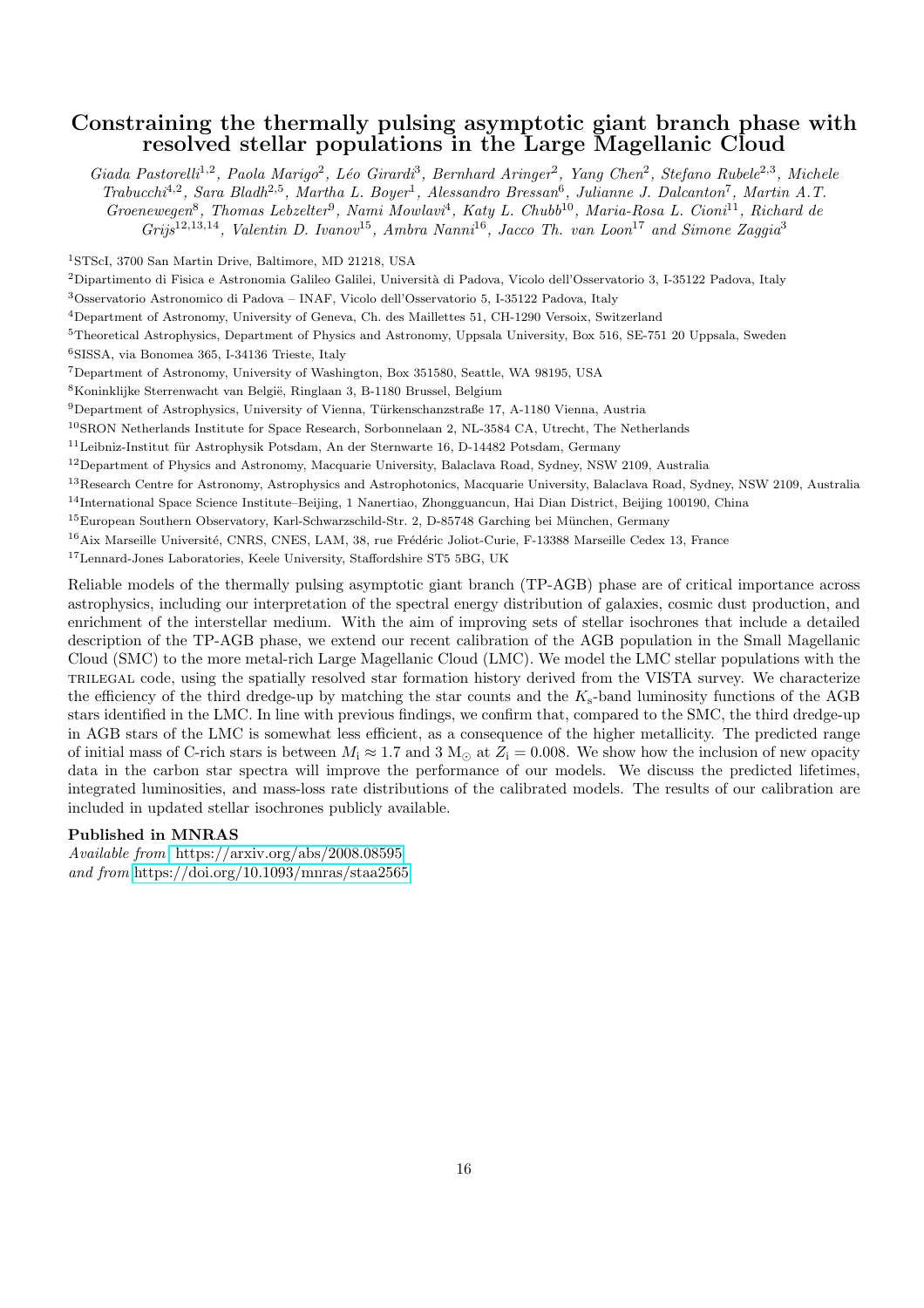### Characterizing the evolved stellar population in the Galactic foreground – I: bolometric magnitudes, spatial distribution and P–L relations

Luis Henry Quiroga-Nuñe $z^{1,2,3,4}$ , Huib Jan van Langevelde<sup>4,3</sup>, Loránt O. Sjouwerman<sup>1</sup>, Ylva M. Pihlström<sup>2</sup>, Anthony G. A. Brown<sup>3</sup>, R. Michael Rich<sup>5</sup>, Michael C. Stroh<sup>6</sup>, Megan O. Lewis<sup>2,1</sup> and Harm J. Habing<sup>3</sup>

<sup>1</sup>National Radio Astronomy Observatory, Array Operations Center, Socorro, NM 87801, USA

<sup>2</sup>University of New Mexico, Department of Physics and Astronomy, Albuquerque, NM 87131, USA

<sup>3</sup>Leiden University, Leiden Observatory, Leiden, 2300RA, The Netherlands

<sup>4</sup>Joint Institute for VLBI ERIC (JIVE), Dwingeloo, 7990AA, The Netherlands

<sup>5</sup>University of California, Department of Physics and Astronomy, Los Angeles, CA 90095, USA

<sup>6</sup>Northwestern University, Center for Interdisciplinary Exploration and Research in Astrophysics, Evanston, IL 60201, USA

Radio campaigns using maser stellar beacons have provided crucial information to characterize Galactic stellar populations. Currently, the Bulge Asymmetries and Dynamical Evolution (BAaDE) project is surveying infrared (IR) color-selected targets for SiO masers. This provides a sample of evolved stars that can be used to study the inner, optically obscured Galaxy using line of sight velocities and possibly VLBI proper motions. In order to use the BAaDE sample for kinematic studies, the stellar population should be characterized. In this study, the BAaDE targets have been cross-matched with IR (2MASS) and optical Gaia samples. By exploring the synergies of this cross-match together with Gaia parallaxes and extinction maps, the local  $(d < 2 \text{ kpc})$  AGB stars can be characterized. We have defined a BAaDE–Gaia sample of 20,111 sources resulting from cross-matching BAaDE targets with IR and optical surveys. From this sample, a local sample of 1,812 evolved stars with accurate parallax measurements, confirmed evolved stellar evolution stage, and within 2 kpc distance around the Sun was selected, for which absolute (bolometric) magnitudes are estimated. The evolved stellar population with Gaia counterparts that are variable seems to be predominantly associated with AGB stars with moderate luminosity  $(1,500 \text{ L}_{\odot})$  and periods between 250 and 1,250 days.

Accepted for publication in The Astrophysical Journal

Available from <https://arxiv.org/abs/2009.01909>

### Three open clusters containing Cepheids: NGC 6649, NGC 6664 & Berkeley 55

J. Alonso-Santiago<sup>1,2</sup>, I. Negueruela<sup>3</sup>, A. Marco<sup>2</sup>, H.M. Tabernero<sup>2,4</sup> and N. Castro<sup>5</sup>

1 INAF, Osservatorio Astrofisico di Catania, Italy

 $2$ Dpto. de Física, Ingeniería de Sistemas y Teoría de la Señal, Universidad de Alicante, Spain

<sup>3</sup>Dpto. de Física Aplicada, Universidad de Alicante, Spain

<sup>4</sup>Instituto de Astrofísica e Ciências do Espaco, Universidade do Porto, Portugal

 $5$ Leibniz-Institut für Astrophysik Postdam, Germany

Classical Cepheids in open clusters play an important role in benchmarking stellar evolution models, anchoring the cosmic distance scale, and invariably securing the Hubble constant. NGC 6649, NGC 6664 and Berkeley 55 are three pertinent clusters that host classical Cepheids and red (super)giants, and an analysis was consequently initiated to assess newly acquired spectra ( $\approx$  50), archival photometry, and Gaia DR2 data. Importantly, for the first time chemical abundances are determined for the evolved members of NGC 6649 and NGC 6664. We find that they are slightly metal-poor relative to the mean Galactic gradient, and an overabundance of Ba is observed. Those clusters likely belong to the thin disc, and the latter finding supports D'Orazi et al. (2009) "s-enhanced" scenario. NGC 6664 and Berkeley 55 exhibit radial velocities consistent with Galactic rotation, while NGC 6649 displays a peculiar velocity. The resulting age estimates for the clusters (∼ 70 Ma) imply masses for the (super)giant demographic of  $\sim 6$  M<sub>☉</sub>. Lastly, the observed yellow-to-red (super)giant ratio is lower than expected, and the overall differences relative to models reflect outstanding theoretical uncertainties.

#### Accepted for publication in A&A

Available from <https://arxiv.org/abs/2009.12418>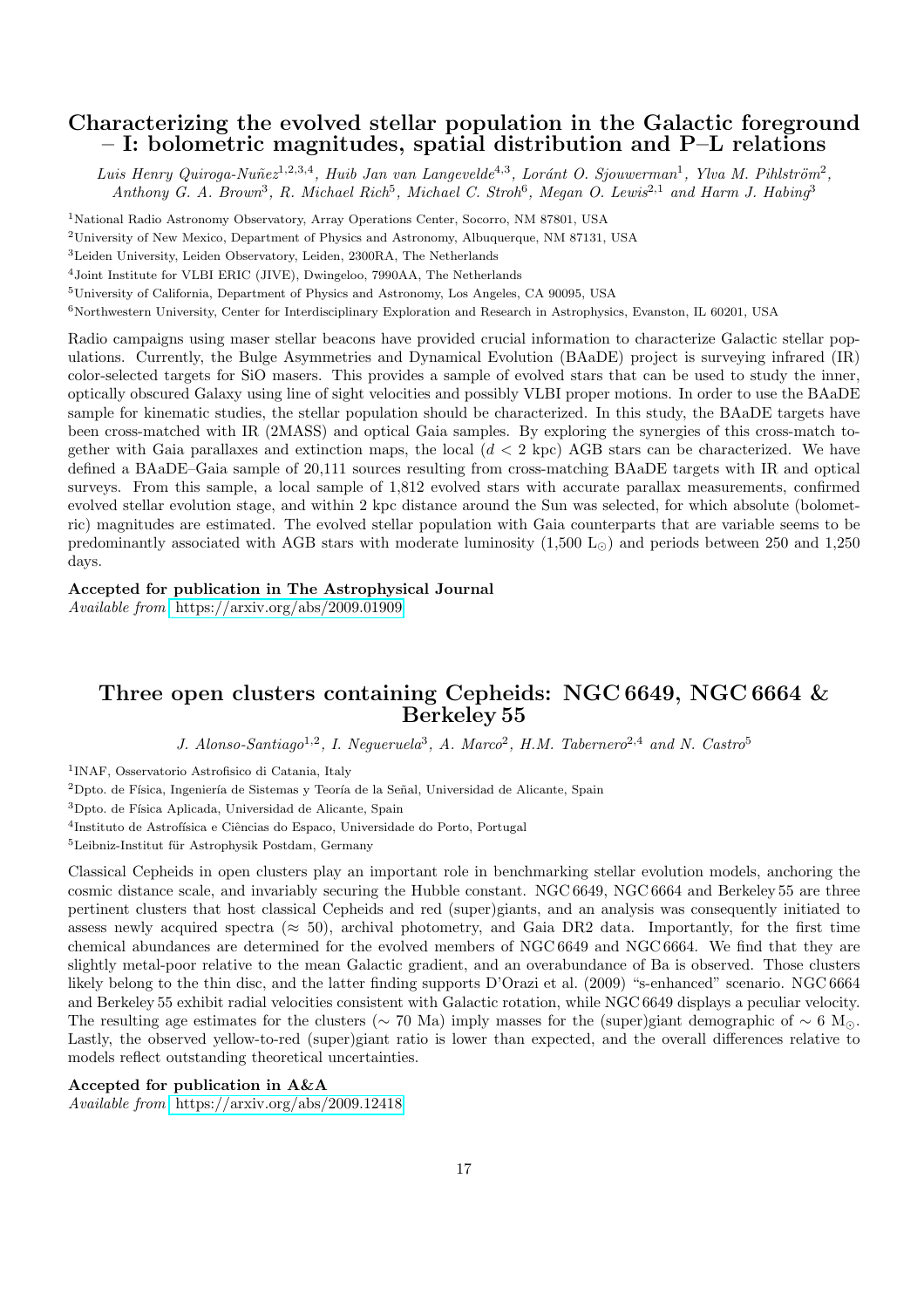### The cooling-down central star of the planetary nebula SwSt 1: a late thermal pulse in a massive post-AGB star?

Marcin Hajduk<sup>1</sup>, Helge Todt<sup>2</sup>, Wolf-Rainer Hamann<sup>2</sup>, Karolina Borek<sup>1</sup>, Peter A.M. van Hoof<sup>8</sup> and Albert A. Zijlstra<sup>4</sup>

<sup>1</sup>Space Radio-Diagnostics Research Centre, University of Warmia and Mazury, ul. Oczapowskiego 2, 10-719 Olsztyn, Poland <sup>2</sup>Institut für Physik und Astronomie, Universität Potsdam, Karl-Liebknecht-Str. 24/25, D-14476 Potsdam, Germany <sup>3</sup>Royal Observatory of Belgium, Ringlaan 3, B-1180 Brussels, Belgium

<sup>4</sup>Jodrell Bank Centre for Astrophysics, School of Physics and Astronomy, University of Manchester, Manchester, M13 9PL, UK

SwSt 1 (PN G001.5−06.7) is a bright and compact planetary nebula containing a late [WC]-type central star. Previous studies suggested that the nebular and stellar lines are slowly changing with time. We studied new and archival optical and ultraviolet spectra of the object. The [O III] 4959 and 5007Å to  $H\beta$  line flux ratios decreased between about 1976 and 1997/2015. The stellar spectrum also shows changes between these epochs. We modeled the stellar and nebular spectra observed at different epochs. The analyses indicate a drop of the stellar temperature from about 42 kK to 40.5 kK between 1976 and 1993. We do not detect significant changes between 1993 and 2015. The observations show that the star performed a loop in the H–R diagram. This is possible when a shell source is activated during its post-AGB evolution. We infer that a late thermal pulse (LTP) experienced by a massive post-AGB star can explain the evolution of the central star. Such a star does not expand significantly as the result of the LTP and does not became a born-again red giant. However, the released energy can remove the tiny H envelope of the star.

#### Published in MNRAS

Available from <https://arxiv.org/abs/2009.14616>

Review Paper

### Neutron-capture element abundances in planetary nebulæ

N.C. Sterling<sup>1</sup>

<sup>1</sup>University of West Georgia, USA

Nebular spectroscopy is a valuable tool for assessing the production of heavy elements by slow neutron (n-)capture nucleosynthesis (the s-process). Several transitions of n-capture elements have been identified in planetary nebulæ (PNe) in the last few years, with the aid of sensitive, high-resolution, near-infrared spectrometers. Combined with optical spectroscopy, the newly discovered near-infrared lines enable more accurate abundance determinations than previously possible, and provide access to elements that had not previously been studied in PNe or their progenitors. Neutron-capture elements have also been detected in PNe in the Sagittarius Dwarf galaxy and in the Magellanic Clouds. In this brief review, I discuss developments in observational studies of s-process enrichments in PNe, with an emphasis on the last five years, and note some open questions and preliminary trends.

#### Published in "WORKPLANS II", Lorentz Center Workshop, Leiden,The Netherlands, December 2019, ed. T. Ueta, Galaxies

Available from <https://arxiv.org/abs/2006.07414> and from <https://www.mdpi.com/2075-4434/8/2/50/htm>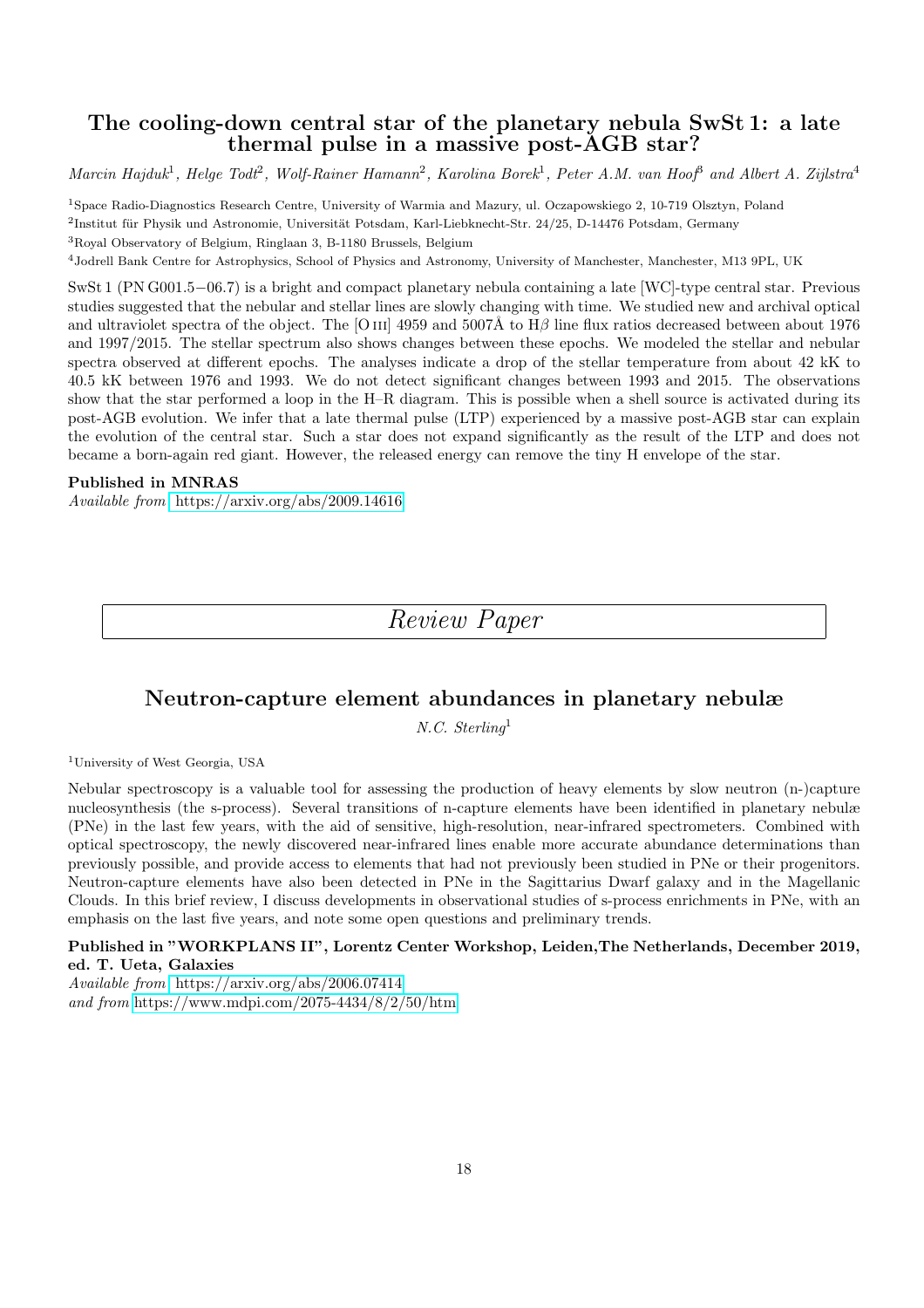Job Adverts

## European Southern Observatory ESO studentship program

Dear colleagues,

we would like to advertise the ESO studentship (Santiago–Chile and Garching–Germany) programs. The programs fund students already enrolled in a University Ph.D. program in astronomy or a related field. The students have the possibility to spend part of their Ph.D. project under the formal supervision of their home institute, in one of the ESO premises (Chile or Germany) under co-supervision of an ESO staff member for a period up to two years, with funding provided. The call for the second semester is open with application deadline November  $30^{st}$ . At the following link<http://www.eso.org/sci/activities/FeSt-overview/ESOstudentship/PhDThesisTopics.html> you will be able to find available topics covering the aspects of the field of evolved stars (watch out for updates from time to time!). Of course additional topics can be discussed, just remember: for a successful application, you and your supervisor need to contact in advance a co-supervisor from ESO to define the project. Looking forward to increasing the ESO/AGB team!

Claudia Paladini on behalf of the ESO/AGB team

See also <https://recruitment.eso.org>

### European Southern Observatory ESO Fellowship

Dear colleagues,

ESO invite applications for the ESO Fellowship Programme 2020/2021 in Chile and Germany. The Programme is designed to help young scientists to develop their independent research programmes and successfully reach the next step of their scientific careers. The deadline to apply is 15 October 2020. Details at [http://www.eso.org/sci/activities/FeSt-overview/fellowship](http://www.eso.org/sci/activities/FeSt-overview/fellowship_programme.html) programme.html

Best Regards Claudia Paladini

See also <https://recruitment.eso.org>

Announcement

### Fizeau exchange visitors program in optical interferometry call for applications

Dear colleagues!

The Fizeau exchange visitors program in optical interferometry funds (travel and accommodation) visits of researchers to an institute of their choice (within the European Community) to perform collaborative work and training on one of the active topics of the European Interferometry Initiative. The visits will typically last for one month, and strengthen the network of astronomers engaged in technical, scientific and training work on optical/infrared interferometry. The